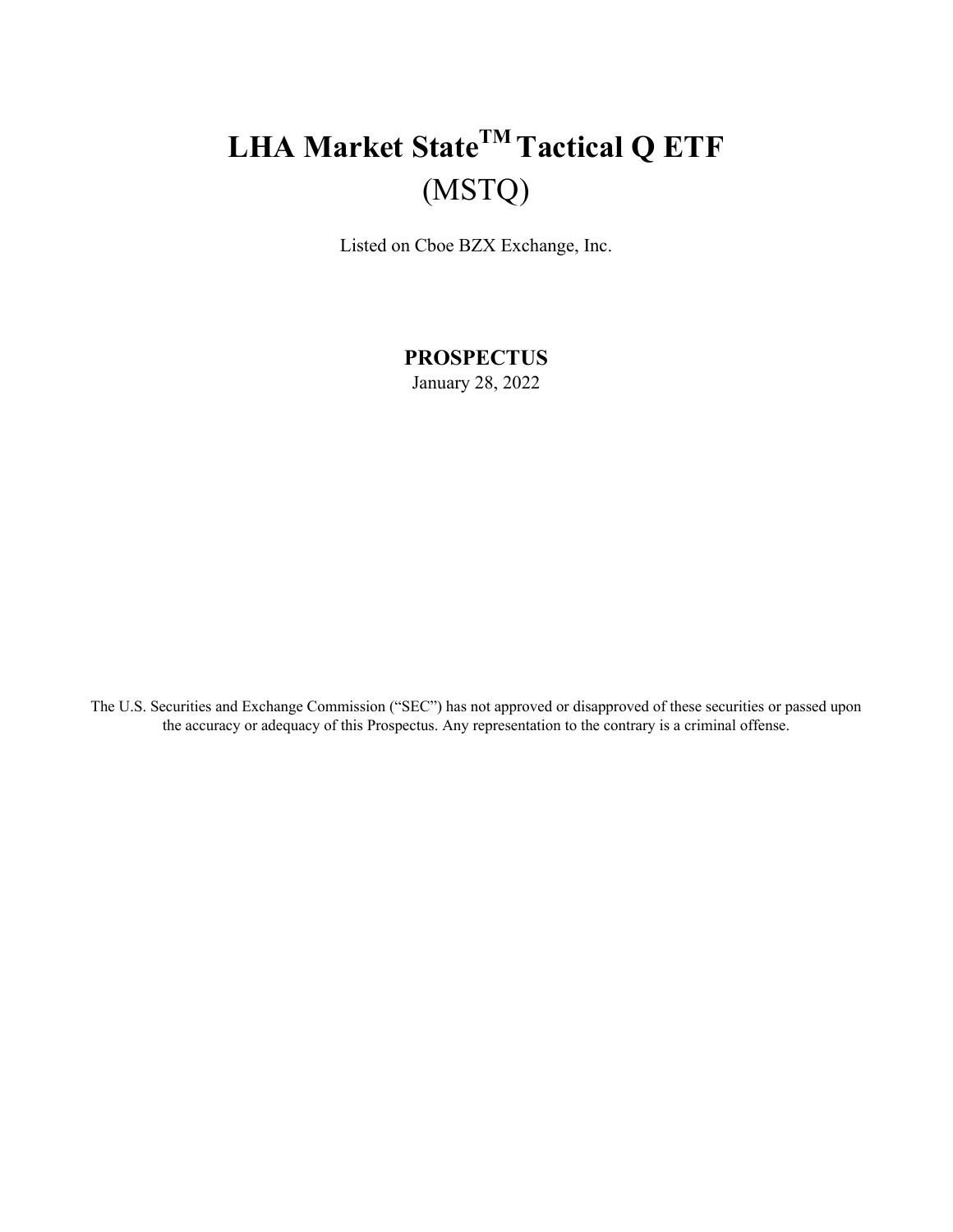# LHA Market State<sup>TM</sup> Tactical Q ETF

#### TABLE OF CONTENTS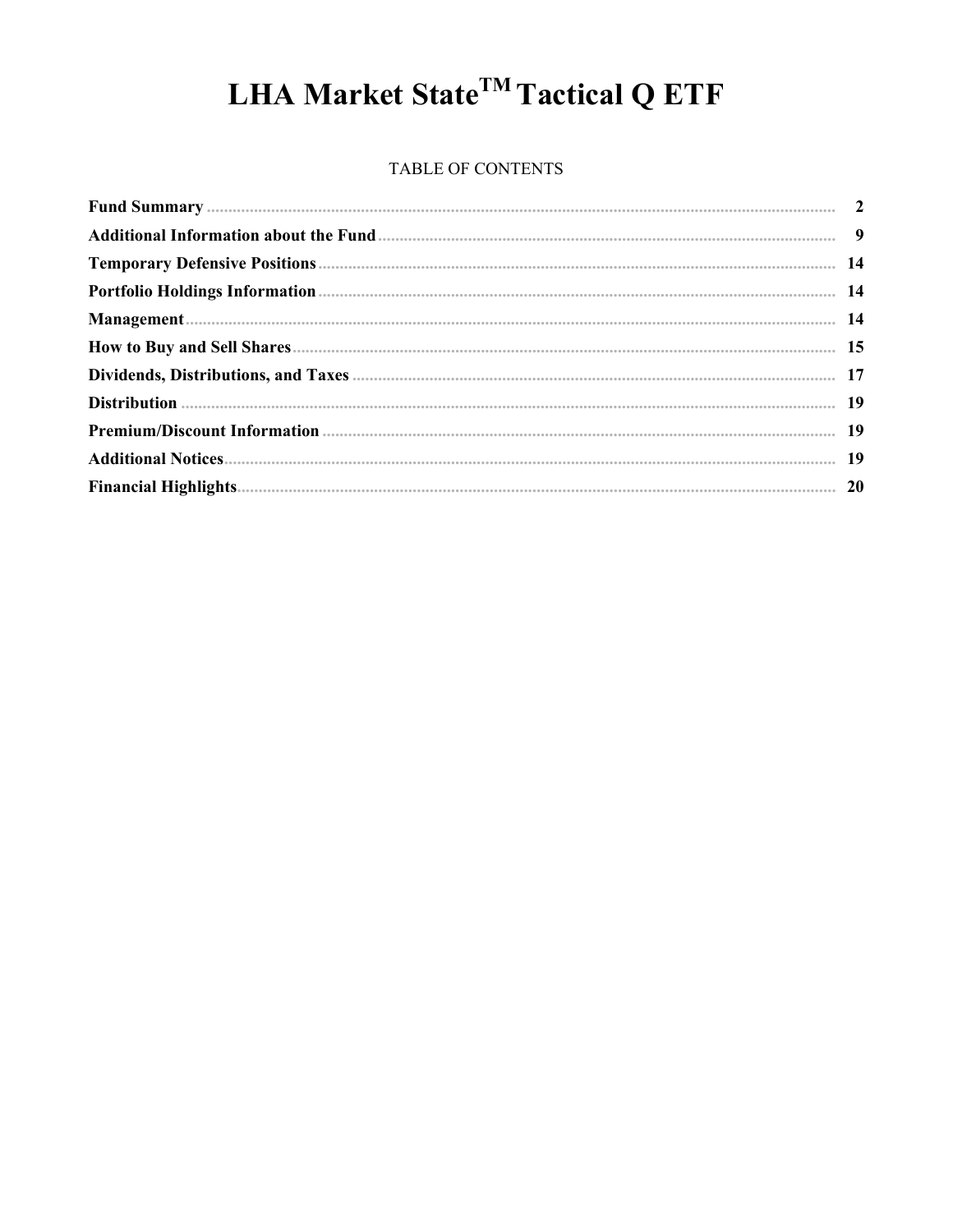#### **FUND SUMMARY**

#### **Investment Objective**

The LHA Market State Tactical Q ETF (the "Fund") seeks long-term out-performance relative to the large-capitalization U.S. growth equity market.

#### **Fees and Expenses of the Fund**

The following table describes the fees and expenses you may pay if you buy, hold, and sell shares of the Fund ("Shares"). **You may pay other fees, such as brokerage commissions and other fees to financial intermediaries, which are not reflected in the table and Example below.**

| <b>Annual Fund Operating Expenses</b><br>(expenses that you pay each year as a percentage of the value of your investment) |          |
|----------------------------------------------------------------------------------------------------------------------------|----------|
| <b>Management Fees</b>                                                                                                     | $1.10\%$ |
| Distribution and/or Service (12b-1) Fees                                                                                   | $0.00\%$ |
| Other Expenses <sup>1</sup>                                                                                                | $0.03\%$ |
| Acquired Fund Fees and Expenses <sup>1</sup>                                                                               | $0.02\%$ |
| <b>Total Annual Fund Operating Expenses</b>                                                                                | 1.15%    |

 $<sup>1</sup>$  Estimated for the current fiscal year.</sup>

#### **Expense Example**

This Example is intended to help you compare the cost of investing in the Fund with the cost of investing in other funds. The Example assumes that you invest \$10,000 in the Fund for the time periods indicated and then continue to hold or redeem all of your Shares at the end of those periods. The Example also assumes that your investment has a 5% return each year and that the Fund's operating expenses remain the same. The Example does not take into account brokerage commissions that you may pay on your purchases and sales of Shares. Although your actual costs may be higher or lower, based on these assumptions your costs would be:

| 1 Year | 3 Years |
|--------|---------|
| \$117  | \$365   |

#### **Portfolio Turnover**

The Fund pays transaction costs, such as commissions, when it buys and sells securities (or "turns over" its portfolio). A higher portfolio turnover rate may indicate higher transaction costs and may result in higher taxes when Shares are held in a taxable account. These costs, which are not reflected in annual fund operating expenses or in the Example, affect the Fund's performance. Because the Fund is newly organized, portfolio turnover information is not yet available.

#### **Principal Investment Strategies**

The Fund is an actively-managed exchange-traded fund ("ETF") that seeks to achieve its objective principally by investing in equity instruments linked directly or indirectly to the performance of U.S.-listed, large capitalization, growth-oriented companies ("growth equities") based on models and analyses, described below, that seek to estimate the direction of growth equities. Such companies may be represented by depositary receipts and may have significant operations in non-U.S. countries. The instruments used by the Fund are comprised of (i) index-based ETFs, such as the Invesco Nasdaq 100 ETF (ticker symbol: QQQ), which has a significant portion of its assets invested in the communication services and information technology sectors, and other ETFs (including leveraged and inverse ETFs), providing long or short exposure to growth equities, U.S. Treasury securities, or instruments linked to the Cboe Volatility Index® (the "VIX Index"); (ii) securities issued by the U.S. government or its agencies or instrumentalities; (iii) options and futures contracts on equities, such as the E-mini Nasdaq 100 futures contracts, and (iv) options and futures contracts on the VIX Index. The Invesco Nasdaq 100 ETF tracks an index comprised of the securities of 100 of the largest non-financial companies listed on The Nasdaq Stock Market LLC based on their market capitalization. The Fund may also invest the remainder of its portfolio directly or indirectly in cash and cash equivalents.

Under normal market conditions, the Fund's baseline exposure each day to growth equities is approximately 100%, which the Fund's portfolio managers then adjust based on a quantitative method of analysis evaluating the movement of the VIX Index. The Fund's exposure to growth equities may be greater or less than 100% at any given time, although the portfolio managers expect that such exposure will generally be between approximately 80% and 120% at the time investments are made. The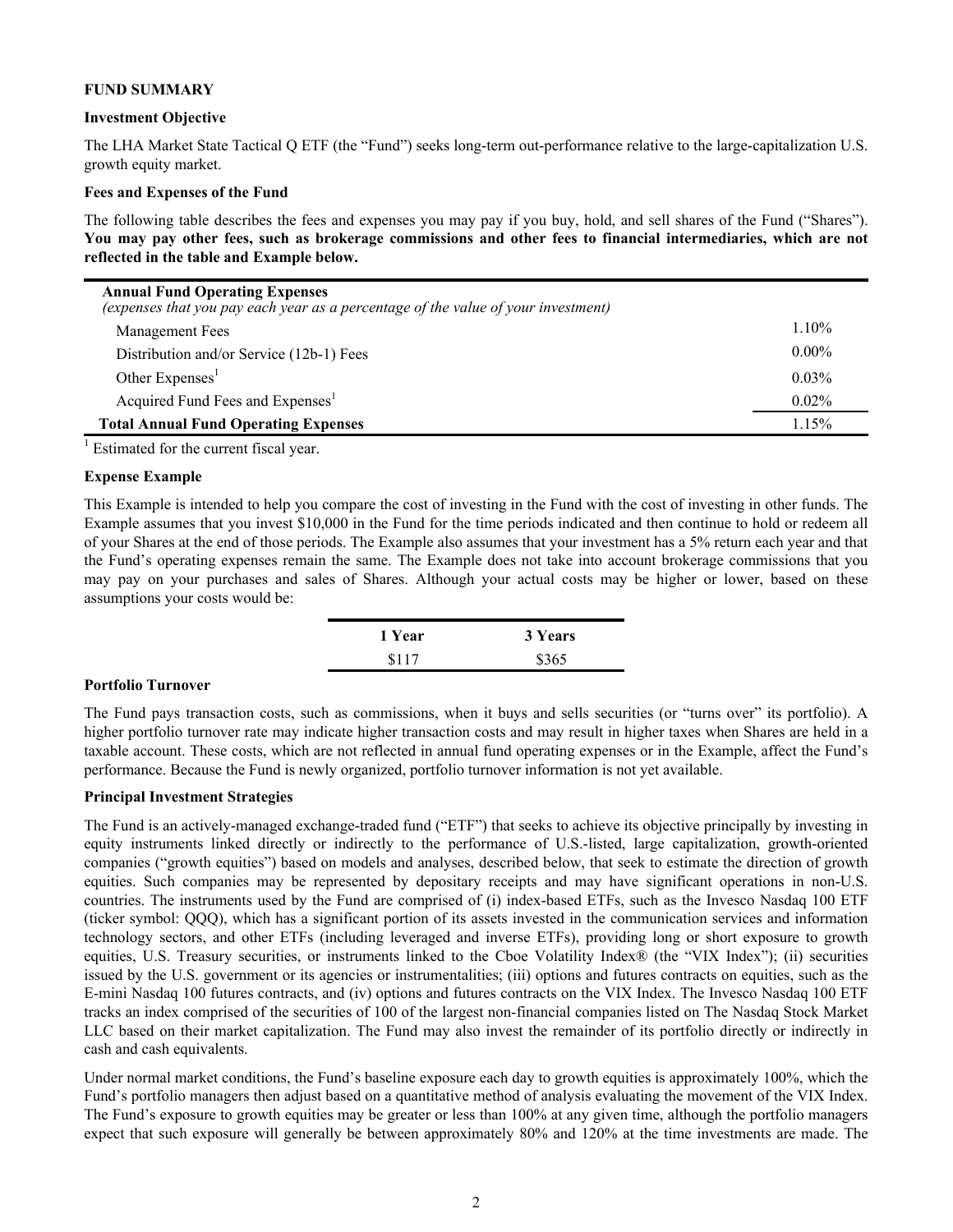portfolio managers use such analysis to determine the instruments(s) in which to invest for long or short exposure to growth equities. During periods where volatility increases, the Fund's portfolio managers expect the Fund to seek protection against falling markets by lowering long exposure to growth equities and also investing long in VIX Index-linked instruments as a hedge. During these periods when a hedge is applied, the VIX Index-linked instruments are expected to generate results that are uncorrelated to growth equities and, in combination with lower growth equity exposure, seek to preserve capital. From time to time, to generate additional returns, the Fund may also write (sell) call options (described below) on its long growth equity positions; provided, however, that when the Fund writes (sells) a call option it will always own the corresponding amount of exposure to long growth equities and, therefore, the Fund's options position will be "covered."

The Fund's strategy primarily relies on statistical models and analyses of the volatility of the VIX Index developed, owned, and maintained by Thompson Capital Management LLC ("Thompson Capital"). Little Harbor Advisors, LLC, the Fund's investment adviser (the "Adviser"), has an exclusive license to employ the Thompson Capital models. Portfolio net exposure is based on a process to quantify market risk by comparing volatility expectations across various time frames, as expressed by 30-day and 90-day implied volatility indexes and VIX Index futures. In general, a "long volatility" environment is one in which near-term volatility expectations are above longer-term volatility expectations. Similarly, a "short volatility" environment is characterized by lower near-term volatility expectations relative to longer-term expectations.

Each day, the portfolio managers use a quantitative method of analysis seeking to estimate the direction and magnitude of U.S. equity market volatility based on the movement of the VIX Index, which utilizes real-time prices of options on the S&P 500® Index to reflect investors' consensus view of future (30-day) expected stock market implied volatility. Such estimates are used by the Fund's portfolio managers to determine the Fund's exposure to growth equities and the extent to which VIX Index-linked instruments, if any, will be used to hedge the Fund's growth equity exposure. The VIX Index is expected to be a strong proxy for the volatility signals of the growth equity market. Based on the direction and strength of signals from the portfolio managers' analysis, they determine on a discretionary basis the instrument(s) in which to invest.

The Fund may invest in derivative instruments, consisting of options (including covered call options and long calls and/or puts) or futures contracts, to gain long exposure to growth equities. The Fund may also seek long exposure to the VIX Index by investing in VIX Index-linked ETFs and/or options. Specifically, the Fund may invest in ETFs such as the Invesco Nasdaq 100 ETF and/or its options or other derivative instruments such as the E-mini Nasdaq 100 futures contract or options on such contract, or in VIX Index options. A futures contract is a standardized agreement to buy or sell a specific quantity of an underlying instrument at a specific price at a specific future time. Investments in derivative instruments, such as futures contracts, have the economic effect of creating financial leverage in the Fund's portfolio because such investments may give rise to losses that exceed the amount the Fund has invested in those instruments. Financial leverage will magnify, sometimes significantly, the Fund's exposure to any increase or decrease in prices associated with a particular instrument resulting in increased volatility in the value of the Fund's portfolio. The Fund's strategy may result in returns for a single day or longer periods of time that are significantly higher or lower than the returns of growth equities.

To augment its growth equity exposure, the Fund may purchase put options or write (sell) covered call options on the growthoriented ETFs in the portfolio. For hedging exposure, the Fund may purchase call options or call option spreads with long exposure to the VIX Index or VIX Index-linked ETFs. When the Fund purchases options or option spreads, losses from the Fund's investments in such purchased options or option spreads are limited to the amount of the net premiums paid. The Fund's investments in purchased or written options or option spreads will generally involve premiums of less than 2% of the Fund's net assets during a given month.

Purchasing a call option gives the buyer the right to purchase shares of the reference asset at a specified price ("strike price") until a specified date ("expiration date") (American-style options) or at the expiration date (European-style options). The buyer of the call option pays an amount (premium) for buying the option. In the event the reference asset appreciates above the strike price, the buyer can exercise the option and receive the reference asset (for American-style options) or receive the difference between the value of the reference asset and the strike price (for European-style options) (which gain is offset by the premium initially paid), and in the event the reference asset declines in value, the call option may end up worthless and the Fund's loss is limited to the amount of premium it paid. The Fund's investments in call options and put options (described below) on the growth equities instruments in which it invests or the VIX Index are generally expected to be European-style options.

Writing (selling) a call option gives the seller the obligation to deliver shares of the reference asset at a strike price until the expiration date (American-style options) or at the expiration date (European-style options). The seller of the call option receives an amount (premium) for selling the option. In the event the reference asset appreciates above the strike price, the option may be exercised against the Fund, and the Fund may have to deliver the reference asset (for American-style options) or the difference between the value of the reference asset and the strike price (for European-style options) (which loss is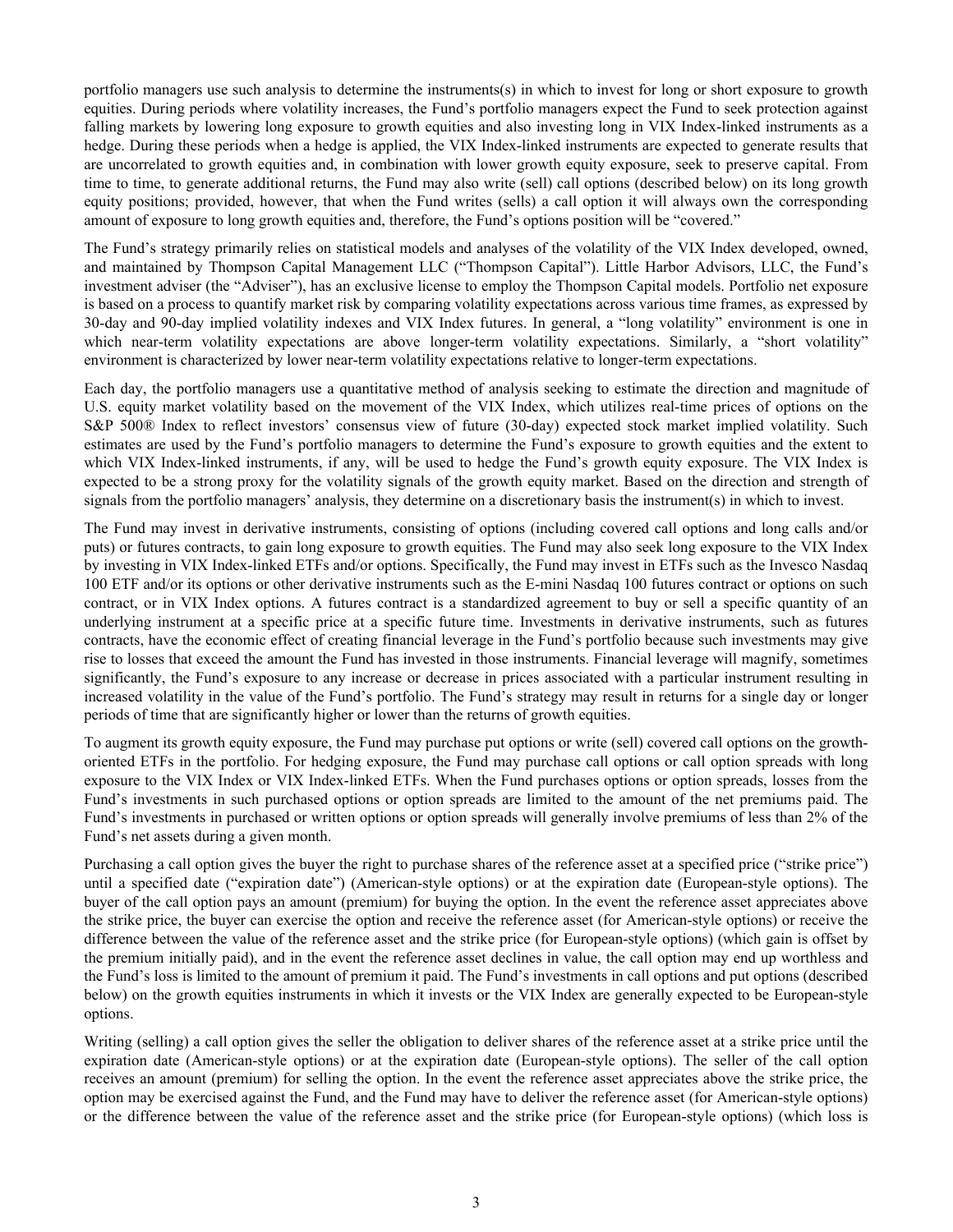offset by the premium initially received), and in the event the reference asset declines in value, the call option may end up worthless and the Fund retains the premium it received.

Purchasing a put option gives the buyer the right to sell shares of a reference asset at a strike price until the expiration date (American-style options) or at the expiration date (European-style options). The buyer of the put option pays an amount (premium) for buying the option. In the event the reference asset declines in value below the strike price and the Fund exercises its put option, the Fund will be entitled to deliver the reference asset (for American-style options) or receive the difference between the strike price and the value of the reference asset (for European-style options) (which gain is offset by the premium originally paid by the Fund), and in the event the reference asset closes above the strike price as of the expiration date, the put option may end up worthless and the Fund's loss is limited to the amount of premium it paid.

A call spread entails the purchase of a call option and the sale of a call option on the same reference asset with the same expiration date but a higher strike price. A put spread entails the purchase of a put option and the sale of a put option on the same reference asset with the same expiration date but a lower strike price. The premium received from the sale of the call or put options is generally expected to offset the cost to the Fund of the purchased options in exchange for limiting the maximum return from such options.

The Fund may also invest in leveraged and inverse ETFs on a daily basis or longer consistent with the Adviser's views on current and future market conditions. Leveraged ETFs seek to provide investment results that match a multiple of the performance of an underlying index (*e.g.*, three times the performance) for a single day. Inverse ETFs provide short exposure to an underlying index by seeking to provide investment results that match a negative *(i.e.*, the opposite) performance of an underlying index's performance for a single day. Leveraged and inverse ETFs typically rely on derivative instruments to seek to obtain their investment objectives.

The Fund is considered to be non-diversified, which means that it may invest more of its assets in the securities of a single issuer or a smaller number of issuers than if it were a diversified fund. The Fund's strategy may result in the active and frequent trading of the Fund's investments, which may result in significant portfolio turnover.

#### **Principal Risks of Investing in the Fund**

The principal risks of investing in the Fund are summarized below. The principal risks are presented in alphabetical order to facilitate finding particular risks and comparing them with other funds. Each risk summarized below is considered a "principal risk" of investing in the Fund, regardless of the order in which it appears. As with any investment, there is a risk that you could lose all or a portion of your investment in the Fund. Some or all of these risks may adversely affect the Fund's net asset value per share ("NAV"), trading price, yield, total return and/or ability to meet its objectives. For more information about the risks of investing in the Fund, see the section in the Fund's Prospectus titled "Additional Information About the Fund."

- **• Active Management Risk.** The Fund is actively managed and may not meet its investment objective if the quantitative models and/or analyses fail to identify the direction or strength of market movements or based on the Adviser's success or failure to implement investment strategies for the Fund. The Fund may invest in complex instruments (each described below), including options and futures contracts and volatility-linked ETNs. Such instruments may create enhanced risks for the Fund, and the Adviser's ability to control the Fund's level of risk will depend on the Adviser's skill in managing such instruments.
- **Cash and Cash Equivalents Risk.** Holding cash or cash equivalents rather than securities or other instruments in which the Fund primarily invests, even strategically, may cause the Fund to risk losing opportunities to participate in market appreciation, and may cause the Fund to experience potentially lower returns than the Fund's benchmark or other funds that remain fully invested. In rising markets, holding cash or cash equivalents will negatively affect the Fund's performance relative to its benchmark.
- **• Derivatives Risks.** The Fund's derivative investments have risks, including the imperfect correlation between the value of such instruments and the underlying assets or index; the loss of principal, including the potential loss of amounts greater than the initial amount invested in the derivative instrument; and illiquidity of the derivative investments. The derivatives used by the Fund may give rise to a form of leverage. Leverage magnifies the potential for gain and may result in greater losses, which in some cases may cause the Fund to liquidate other portfolio investments at inopportune times (*e.g.*, at a loss to comply with limits on leverage and asset segregation requirements imposed by the Investment Company Act of 1940 (the "1940 Act") or when the Adviser otherwise would have preferred to hold the investment) or to meet redemption requests. Certain of the Fund's transactions in derivatives could also affect the amount, timing, and character of distributions to shareholders, which may result in the Fund realizing more short-term capital gain and ordinary income subject to tax at ordinary income tax rates than it would if it did not engage in such transactions, which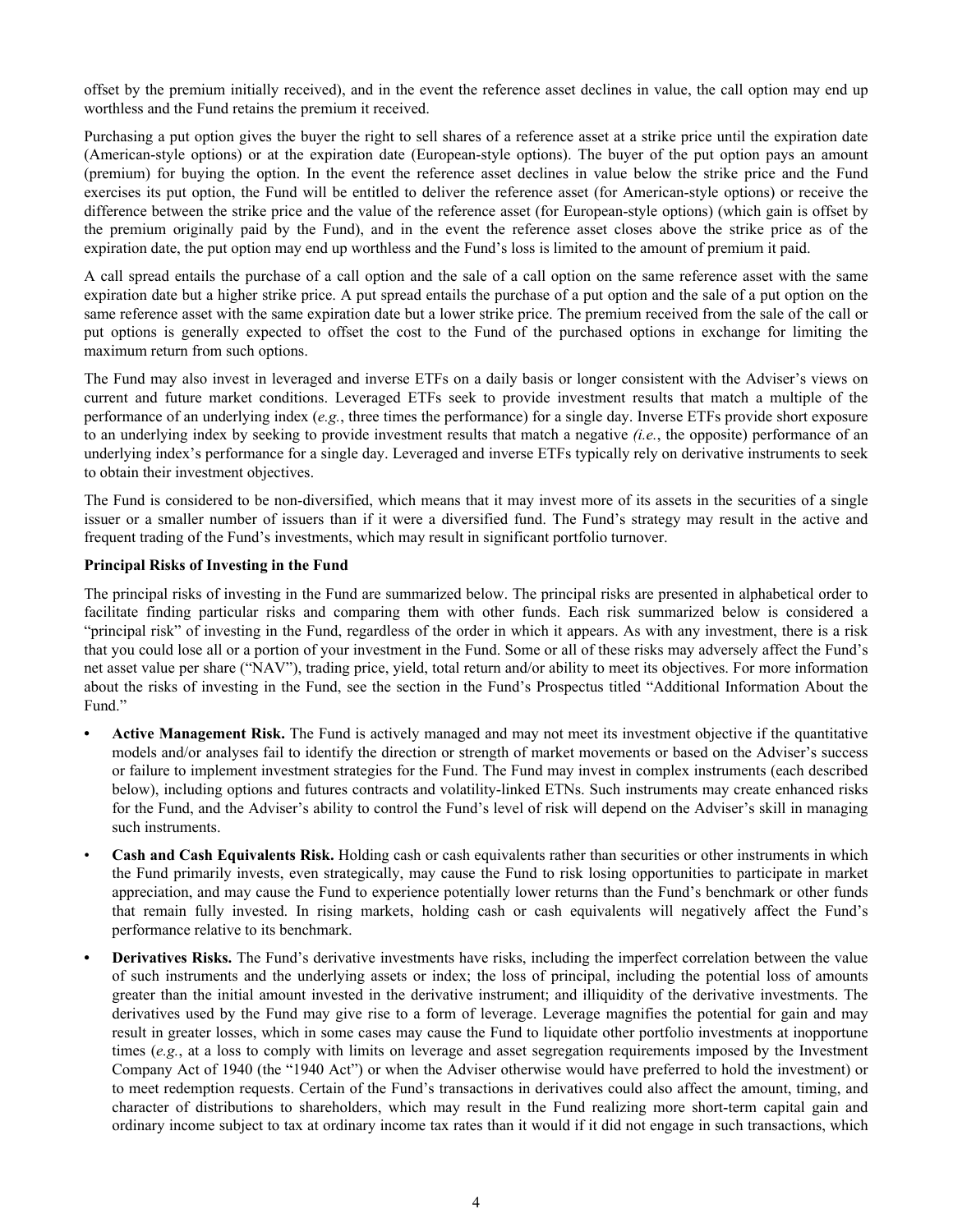may adversely impact the Fund's after-tax returns. To the extent the Fund invests in such derivative instruments, the value of the Fund's portfolio is likely to experience greater volatility over short-term periods.

- **• Equity Market Risk.** The Fund has exposure to common stocks through its investments in index-based ETFs as well as options and futures contracts on equities. Common stocks are generally exposed to greater risk than other types of securities, such as preferred stock and debt obligations, because common stockholders generally have inferior rights to receive payment from specific issuers. Equity securities may experience sudden, unpredictable drops in value or long periods of decline in value. This may occur because of factors that affect securities markets generally or factors affecting specific industries, sectors, or companies in which the Fund directly or indirectly invests. In addition, local, regional or global events such as war, acts of terrorism, spread of infectious diseases or other public health issues, recessions, or other events could have a significant negative impact on the Fund and its investments. For example, the global pandemic caused by COVID-19, a novel coronavirus, and the aggressive responses taken by many governments, including closing borders, restricting international and domestic travel, and the imposition of prolonged quarantines or similar restrictions, has had negative impacts, and in many cases severe impacts, on markets worldwide. The COVID-19 pandemic has caused prolonged disruptions to the normal business operations of companies around the world and the impact of such disruptions is hard to predict. Such events may affect certain geographic regions, countries, sectors and industries more significantly than others. Such events could adversely affect the prices and liquidity of the Fund's portfolio securities or other instruments and could result in disruptions in the trading markets.
	- **ETF Risks.** The Fund is an ETF, and, as a result of an ETF's structure, it is exposed to the following risks:
		- *Authorized Participants, Market Makers, and Liquidity Providers Concentration Risk.* The Fund has a limited number of financial institutions that may act as Authorized Participants ("APs"). In addition, there may be a limited number of market makers and/or liquidity providers in the marketplace. To the extent either of the following events occur, Shares may trade at a material discount to NAV and possibly face delisting: (i) APs exit the business or otherwise become unable to process creation and/or redemption orders and no other APs step forward to perform these services, or (ii) market makers and/or liquidity providers exit the business or significantly reduce their business activities and no other entities step forward to perform their functions.
		- *Cash Redemption Risk.* The Fund's investment strategy may require it to redeem Shares for cash or to otherwise include cash as part of its redemption proceeds. The Fund may be required to sell or unwind portfolio investments to obtain the cash needed to distribute redemption proceeds. This may cause the Fund to recognize a capital gain that it might not have recognized if it had made a redemption in-kind. As a result, the Fund may pay out higher annual capital gain distributions than if the in-kind redemption process was used.
		- *Costs of Buying or Selling Shares.* Due to the costs of buying or selling Shares, including brokerage commissions imposed by brokers and bid-ask spreads, frequent trading of Shares may significantly reduce investment results and an investment in Shares may not be advisable for investors who anticipate regularly making small investments.
		- *Shares May Trade at Prices Other Than NAV.* As with all ETFs, Shares may be bought and sold in the secondary market at market prices. Although it is expected that the market price of Shares will approximate the Fund's NAV, there may be times when the market price of Shares is more than the NAV intra-day (premium) or less than the NAV intra-day (discount) due to supply and demand of Shares or during periods of market volatility. This risk is heightened in times of market volatility, periods of steep market declines, and periods when there is limited trading activity for Shares in the secondary market, in which case such premiums or discounts may be significant.
		- *Trading*. Although Shares are listed for trading on Cboe BZX Exchange, Inc. (the "Exchange") and may be traded on U.S. exchanges other than the Exchange, there can be no assurance that Shares will trade with any volume, or at all, on any stock exchange. In stressed market conditions, the liquidity of Shares may begin to mirror the liquidity of the Fund's underlying portfolio holdings, which can be significantly less liquid than Shares, and this could lead to differences between the market price of the Shares and the underlying value of those Shares.
- **Fixed Income Securities Risk.** The value of the Fund's investments in fixed income securities will fluctuate with changes in interest rates. Typically, a rise in interest rates causes a decline in the value of fixed income securities owned indirectly by the Fund. On the other hand, if rates fall, the value of the fixed income securities generally increases. The Fund may be subject to a greater risk of rising interest rates due to the current period of historically low rates and the effect of potential government fiscal policy initiatives and resulting market reaction to those initiatives. In general, the market price of fixed income securities with longer maturities will increase or decrease more in response to changes in interest rates than shorter-term securities.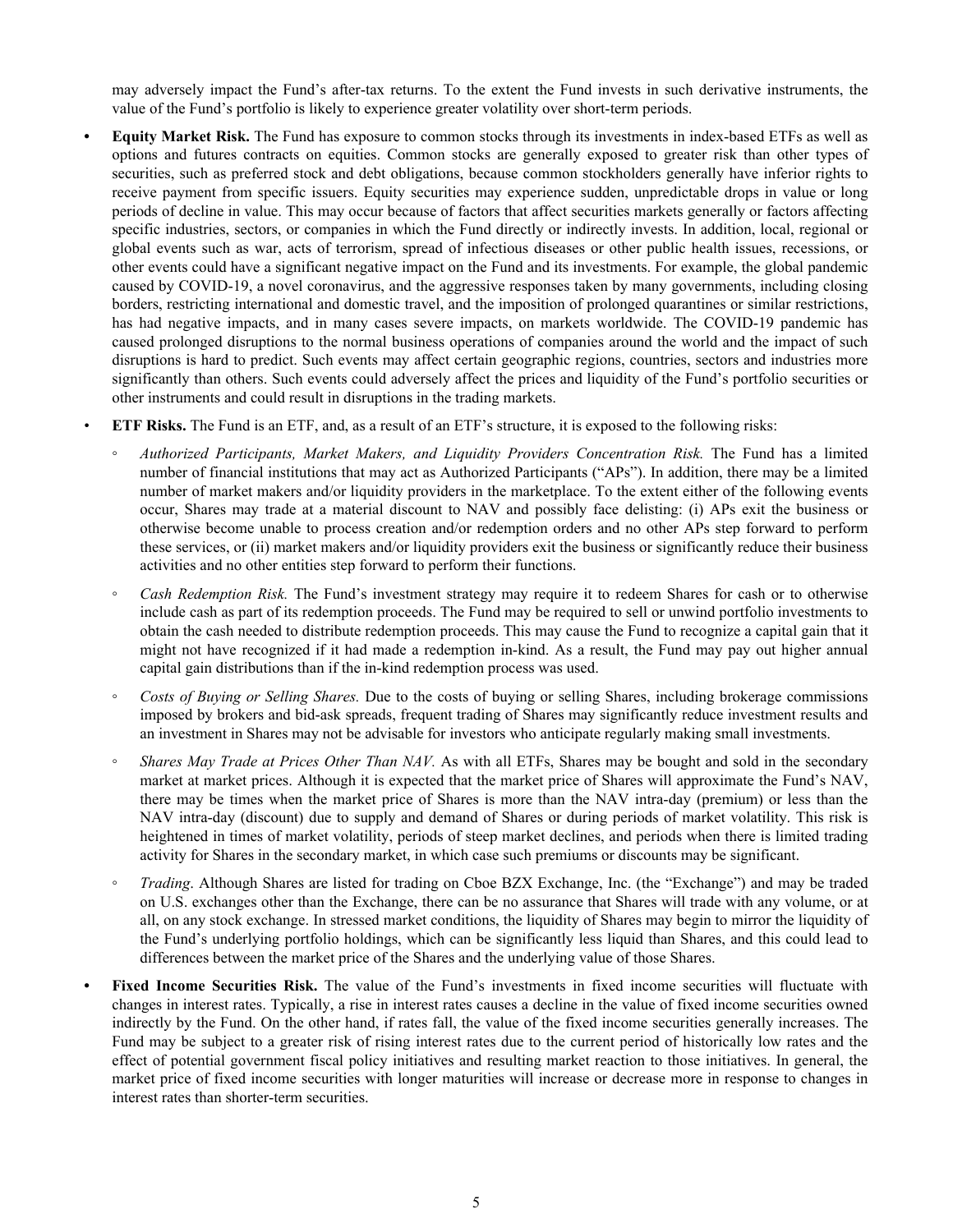- **• Foreign Investment Risk**. Because the Fund may invest in ETFs with exposure to non-U.S. companies, changes in foreign economies and political climates are more likely to affect the Fund than a fund that invests exclusively in U.S. companies. There may be less government supervision of foreign markets, resulting in non-uniform accounting practices and less publicly available information. The value of foreign investments may be affected by changes in exchange control regulations, application of foreign tax laws (including withholding tax), changes in governmental administration or economic or monetary policy (in this country or abroad) or changed circumstances in dealings between nations.
- **• Futures Contracts Risks.** A decision as to whether, when, and how to use futures involves the exercise of skill and judgment and even a well-conceived futures transaction may be unsuccessful because of market behavior or unexpected events. In addition to the risks associated with all derivatives, the prices of futures can be highly volatile, using futures can lower total return, and the potential loss from futures can exceed the Fund's initial investment in such contracts and could be unlimited.
- **• Government Obligations Risk.** The Fund may invest in securities issued by the U.S. government or its agencies or instrumentalities. There can be no guarantee that the United States will be able to meet its payment obligations with respect to such securities. Additionally, market prices and yields of securities supported by the full faith and credit of the U.S. government or other countries may decline or be negative for short or long periods of time.
- **• High Portfolio Turnover Risk.** Because the Fund may "turn over" some or all of its positions as frequently as daily, the Fund may incur high levels of transaction costs from commissions or mark-ups in the bid/offer spread. Higher portfolio turnover may result in the Fund paying higher levels of transaction costs and generating greater tax liabilities for shareholders. Portfolio turnover risk may cause the Fund's performance to be less than you expect.
- *•* **Investment Company Risk.** The risks of investing in other investment companies typically reflect the risks of the types of instruments in which the investment companies invest. By investing in another investment company, the Fund becomes a shareholder of that investment company and bears its proportionate share of the fees and expenses of the other investment company. The Fund may be subject to statutory limits with respect to the amount it can invest in other ETFs, which may adversely affect the Fund's ability to achieve its investment objective. Investments in ETFs are subject to the "ETF Risks" described above.
- **• Leveraged and Inverse ETFs Risk.** Leveraged and inverse ETFs (collectively, "Leveraged ETFs") expose the Fund to all of the risks that traditional ETFs present (see "ETF Risks" above). All Leveraged ETFs rely to some degree, often extensively, on derivatives to achieve their objectives and, thus, the Fund is indirectly exposed to derivatives risk through its investments in Leveraged ETFs. Further, investments in Leveraged ETFs are subject to the risk that the performance of such ETF will not correlate with the underlying index as intended. Leveraged ETFs often "reset" daily, meaning that they are designed to achieve their stated objectives on a daily basis. Due to the effect of compounding, their performance over longer periods of time can differ significantly from the performance (or inverse of the performance) of their underlying index or benchmark during the same period of time. This effect can be magnified in volatile markets. **Consequently, these investment vehicles may be extremely volatile and can potentially expose a Fund to complete loss of its investment.**
- Leverage Risk. In certain market conditions, the Fund may invest in instruments that create exposure to growth equities of 100% to 120% of the Fund's net assets at the time of investment. The Fund obtains such exposure by utilizing leverage and may lose more money in market conditions that are adverse to its investment objective than a fund that does not utilize leverage.
- **• Models and Data Risk.** The Fund's investments are heavily dependent on proprietary analyses that include the use of quantitative models that may evolve over time as well as information and data supplied by third parties ("Models and Data"). When Models and Data prove to be incorrect or incomplete, any decisions made in reliance thereon may lead to the inclusion or exclusion of investments that would have been excluded or included had the Models and Data been correct and complete.
- **• New Fund Risk.** The Fund is a recently organized investment company with no operating history. As a result, prospective investors have no track record or history on which to base their investment decision.
- **• Non-Diversification Risk.** The Fund is considered to be non-diversified, which means that it may invest more of its assets in the securities of a single issuer or a smaller number of issuers than if it were a diversified fund. As a result, the Fund may be more exposed to the risks associated with and developments affecting an individual issuer or a smaller number of issuers than a fund that invests more widely. This may increase the Fund's volatility and cause the performance of a relatively smaller number of issuers to have a greater impact on the Fund's performance. However, the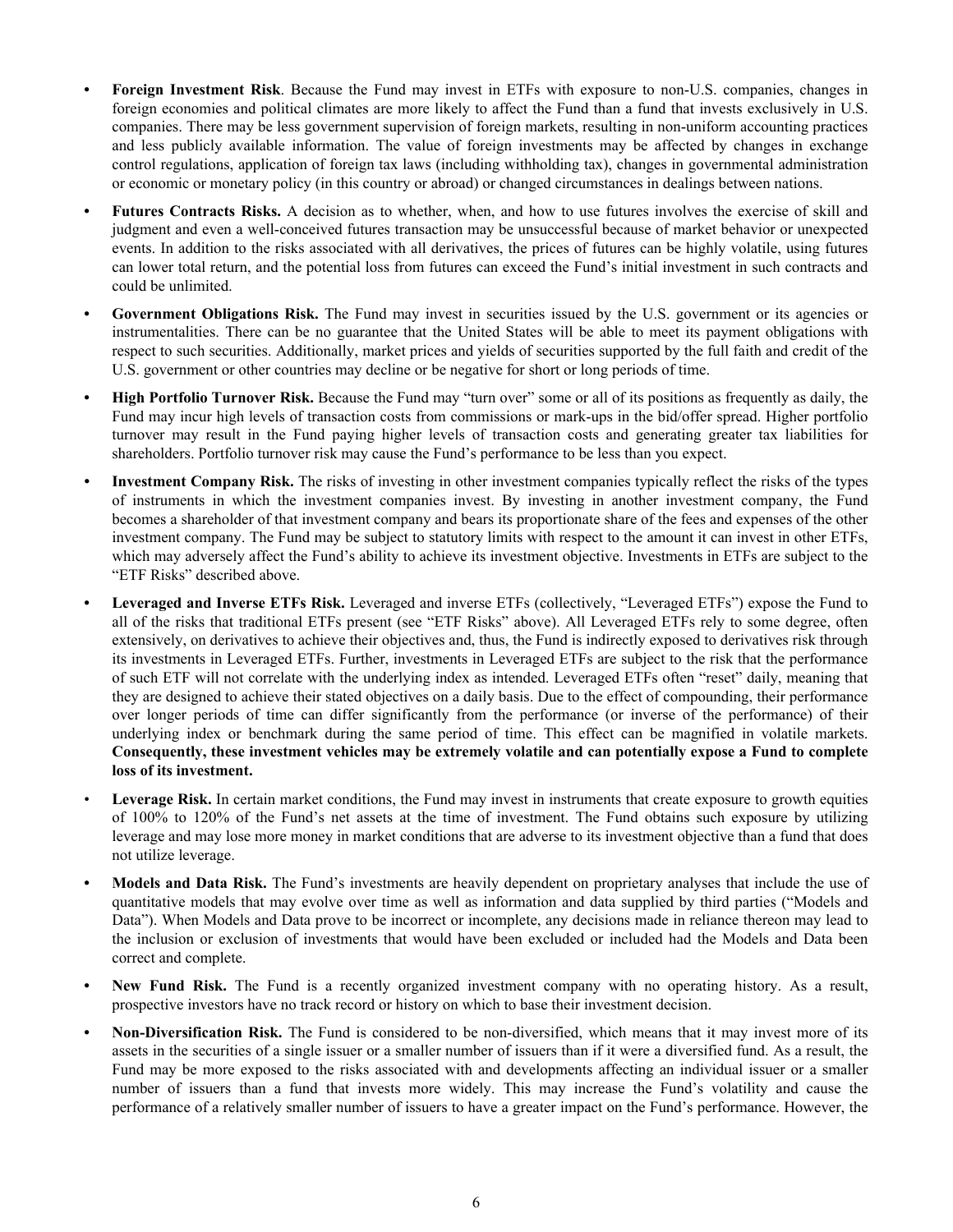Fund intends to satisfy the asset diversification requirements under Subchapter M of the Internal Revenue Code of 1986, as amended ("Code") for qualification as a regulated investment company ("RIC").

• **Options Risk.** Buying and selling (writing) options are speculative activities and entail greater than ordinary investment risks. Options enable the Fund to purchase exposure that is significantly greater than the premium paid. Consequently, the value of such options can be volatile, and a small investment in options can have a large impact on the performance of the Fund. The Fund risks losing all or part of the cash paid (premiums) for purchasing options. Even a small decline in the value of a reference asset underlying call options or a small increase in the value of a reference asset underlying put options can result in the entire investment in such options being lost. When selling an option, the Fund will receive a premium; however, this premium may not be enough to offset a loss incurred by the Fund if the price of the underlying asset is below the strike price for a put option, or above the strike price for a call option, by an amount equal to or greater than the premium. Additionally, the value of the option may be lost if the Adviser fails to exercise such option at or prior to its expiration. The potential loss from written call options can exceed the Fund's initial investment in such options and could be unlimited.

When the Fund sells an option, it gains the amount of the premium it receives, but also incurs a liability representing the value of the option it has sold until the option is either exercised and finishes "in the money," meaning it has value and can be sold, or the option expires worthless, or the expiration of the option is "rolled," or extended forward. The value of the options in which the Fund invests is based partly on the volatility used by market participants to price such options (*i.e.*, implied volatility). Accordingly, increases in the implied volatility of such options will cause the value of such options to increase (even if the prices of the options' underlying stocks do not change), which will result in a corresponding increase in the liabilities of the Fund under such options and thus decrease the Fund's NAV.

- **• Sector Risk.** To the extent the Fund invests in ETFs that invest more heavily in particular sectors of the economy, the Fund's performance will be especially sensitive to developments that significantly affect those sectors.
	- **Communications Services Sector Risk.** Communications services companies are subject to extensive government regulation. The costs of complying with governmental regulations, delays or failure to receive required regulatory approvals, or the enactment of new adverse regulatory requirements may adversely affect the business of such companies. Companies in the communications services sector can also be significantly affected by intense competition, including competition with alternative technologies such as wireless communications (including with 5G and other technologies), product compatibility, consumer preferences, rapid product obsolescence, and research and development of new products. Technological innovations may make the products and services of such companies obsolete.
	- **Information Technology Sector Risk.** Market or economic factors impacting information technology companies and companies that rely heavily on technological advances could have a significant effect on the value of the Fund's investments. The value of stocks of information technology companies and companies that rely heavily on technology is particularly vulnerable to rapid changes in technology product cycles, rapid product obsolescence, government regulation and competition, both domestically and internationally, including competition from foreign competitors with lower production costs. Information technology companies are heavily dependent on patent and intellectual property rights, the loss or impairment of which may adversely affect profitability.
- **• Tax Risk.** The Fund must meet certain requirements regarding the source of its income and the diversification of its assets, among other requirements, to qualify as a RIC under Subchapter M of the Code. The Fund's investments in certain VIX derivatives, including VIX futures contracts, may not generate qualifying income. The Fund intends to take the position that VIX options and VIX futures produce qualifying income. The Fund, however, has not secured a private letter ruling from the Internal Revenue Service ("IRS") regarding such position and there are no assurances the IRS or the courts will agree with the Fund that such VIX derivatives produce qualifying income. Failure to comply with the requirements to qualify as a RIC would have significant negative tax consequences to Fund shareholders.
- **• Volatility Risk.** The Fund's derivative investments that are linked to equity market volatility levels can be highly volatile and may experience large losses. Trading in VIX futures contracts or VIX Index options, particularly contracts that are close to expiration, can be very volatile and can be expected to be very volatile in the future. The volatile nature of these instruments may have an adverse impact on the Fund beyond the impact of any changes in the VIX Index.

#### **Performance**

Performance information for the Fund is not included because the Fund did not have a full calendar year of performance prior to the date of this Prospectus. In the future, performance information for the Fund will be presented in this section. Updated performance information will be available on the Fund's website at www.lhafunds.com.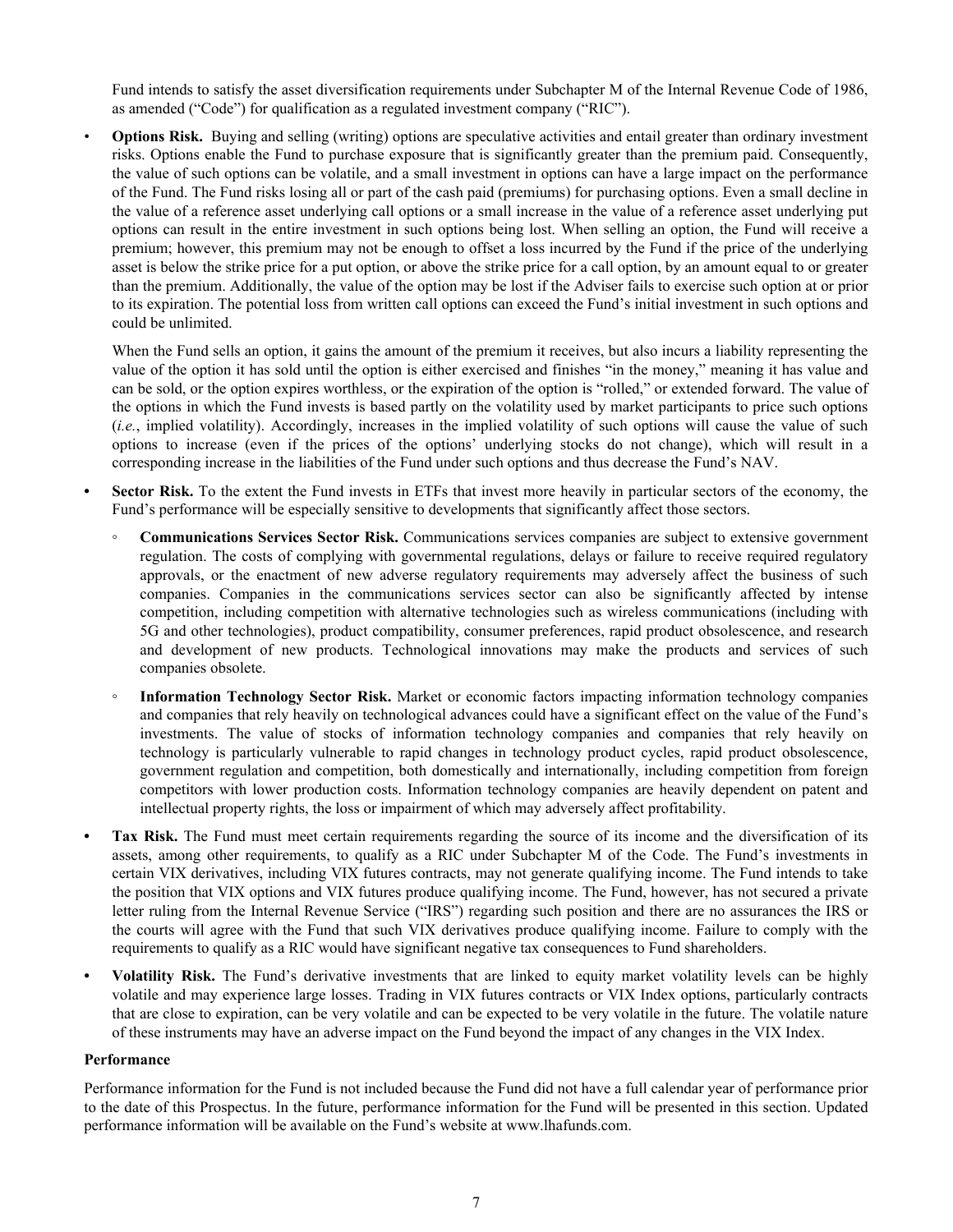#### **Management**

*Investment Adviser:* Little Harbor Advisors, LLC

*Portfolio Managers:* Michael Thompson, CFA, and D. Matthew Thompson, CFA, each a portfolio manager for the Adviser, have been the Fund's portfolio managers since the inception of the Fund in January, 2022.

#### **Purchase and Sale of Shares**

Shares are listed on the Exchange, and individual Shares may only be bought and sold in the secondary market through brokers at market prices, rather than NAV. Because Shares trade at market prices rather than NAV, Shares may trade at a price greater than NAV (premium) or less than NAV (discount).

The Fund issues and redeems Shares at NAV only in large blocks known as "Creation Units," which only APs (typically, broker-dealers) may purchase or redeem. The Fund generally issues and redeems Creation Units in exchange for a portfolio of securities and/or a designated amount of U.S. cash.

Investors may incur costs attributable to the difference between the highest price a buyer is willing to pay to purchase Shares (bid) and the lowest price a seller is willing to accept for Shares (ask) when buying or selling Shares in the secondary market (the "bid-ask spread"). Recent information about the Fund, including its NAV, market price, premiums and discounts, and bid-ask spreads is available on the Fund's website at www.lhafunds.com.

#### **Tax Information**

Fund distributions are generally taxable as ordinary income, qualified dividend income, or capital gains (or a combination), unless your investment is in an IRA or other tax-advantaged account. Distributions on investments made through tax-deferred arrangements may be taxed later upon withdrawal of assets from those accounts.

#### **Financial Intermediary Compensation**

If you purchase Shares through a broker-dealer or other financial intermediary (such as a bank) (an "Intermediary"), the Adviser or its affiliates may pay Intermediaries for certain activities related to the Fund, including participation in activities that are designed to make Intermediaries more knowledgeable about exchange traded products, including the Fund, or for other activities, such as marketing, educational training or other initiatives related to the sale or promotion of Shares. These payments may create a conflict of interest by influencing the Intermediary and your salesperson to recommend the Fund over another investment. Any such arrangements do not result in increased Fund expenses. Ask your salesperson or visit the Intermediary's website for more information.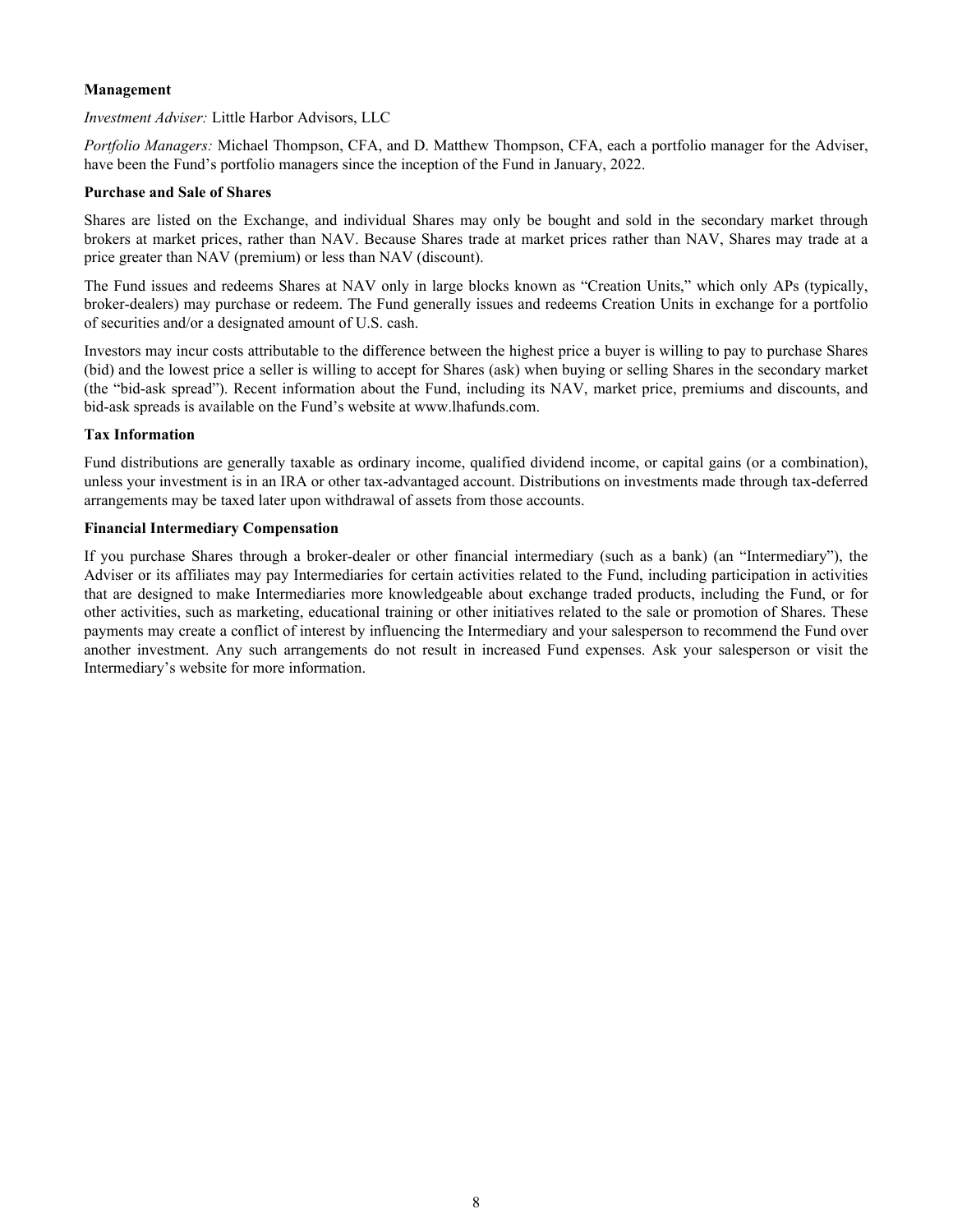#### **ADDITIONAL INFORMATION ABOUT THE FUND**

#### **Investment Objective**

The Fund's investment objective has been adopted as a non-fundamental investment policy and may be changed without shareholder approval upon written notice to shareholders.

#### **Principal Investment Strategies**

The Fund will write call options only if they are "covered". In the case of a call option written on a security, the option is "covered" if the Fund owns the security underlying the call or has an absolute and immediate right to acquire that security without additional cash consideration (or, if additional cash consideration is required, liquid assets in such amount are segregated) upon conversion or exchange of other securities held by it. For a call option written on an index, the option is covered if the Fund maintains with its custodian a portfolio of securities substantially replicating the index or liquid assets equal to the contract value. A call option also is covered if the Fund holds a call on the same reference asset as the call written where the exercise price of the call held is (i) equal to or less than the exercise price of the call written, or (ii) greater than the exercise price of the call written, provided the Fund segregates liquid assets in the amount of the difference.

#### **Principal Risks of Investing in the Fund**

This section provides additional information regarding the principal risks described in the Fund Summary. As in the Fund Summary, the principal risks below are presented in alphabetical order to facilitate finding particular risks and comparing them with other funds. Each risk described below is considered a "principal risk" of investing in the Fund, regardless of the order in which it appears. Each of the factors below could have a negative impact on the Fund's performance and trading prices.

- **• Active Management Risk.** The Fund is actively managed and may not meet its investment objective if the quantitative models and/or analyses fail to identify the direction or strength of market movements or based on the Adviser's success or failure to implement investment strategies for the Fund. The Fund may invest in complex instruments (each described below), including options and futures contracts and volatility-linked ETNs. Such instruments may create enhanced risks for the Fund, and the Adviser's ability to control the Fund's level of risk will depend on the Adviser's skill in managing such instruments.
- **• Cash and Cash Equivalents Risk.** Holding cash or cash equivalents rather than securities or other instruments in which the Fund primarily invests, even strategically, may cause the Fund to risk losing opportunities to participate in market appreciation, and may cause the Fund to experience potentially lower returns than the Fund's benchmark or other funds that remain fully invested. In rising markets, holding cash or cash equivalents will negatively affect the Fund's performance relative to its benchmark.
- **• Derivatives Risks.** The Fund's derivative investments have risks, including the imperfect correlation between the value of such instruments and the underlying asset or index, which creates the possibility that the loss on such instruments may be greater than the gain in the value of the underlying asset or index; the loss of principal; and illiquidity of the derivative investments. The derivatives used by the Fund may, in certain circumstances, give rise to a form of financial leverage, which may magnify the risk of owning such instruments. The ability to successfully use derivative investments depends on the ability of the Adviser to predict pertinent market movements, which cannot be assured. In addition, amounts paid by the Fund as premiums and cash or other assets held in margin accounts with respect to the Fund's derivative investments would not be available to the Fund for other investment purposes, which may result in lost opportunities for gain.
- **• Equity Market Risk**. Common stocks are susceptible to general stock market fluctuations and to volatile increases and decreases in value as market confidence in and perceptions of their issuers change. These investor perceptions are based on various and unpredictable factors including: expectations regarding government, economic, monetary and fiscal policies; inflation and interest rates; economic expansion or contraction; and global or regional political, economic, public health, and banking crises. If you held common stock, or common stock equivalents, of any given issuer, you would generally be exposed to greater risk than if you held preferred stocks and debt obligations of the issuer because common stockholders, or holders of equivalent interests, generally have inferior rights to receive payments from issuers in comparison with the rights of preferred stockholders, bondholders, and other creditors of such issuers.

Beginning in the first quarter of 2020, financial markets in the United States and around the world experienced extreme and, in many cases, unprecedented volatility and severe losses due to the global pandemic caused by COVID-19, a novel coronavirus. The pandemic has resulted in a wide range of social and economic disruptions, including closed borders, voluntary or compelled quarantines of large populations, stressed healthcare systems, reduced or prohibited domestic or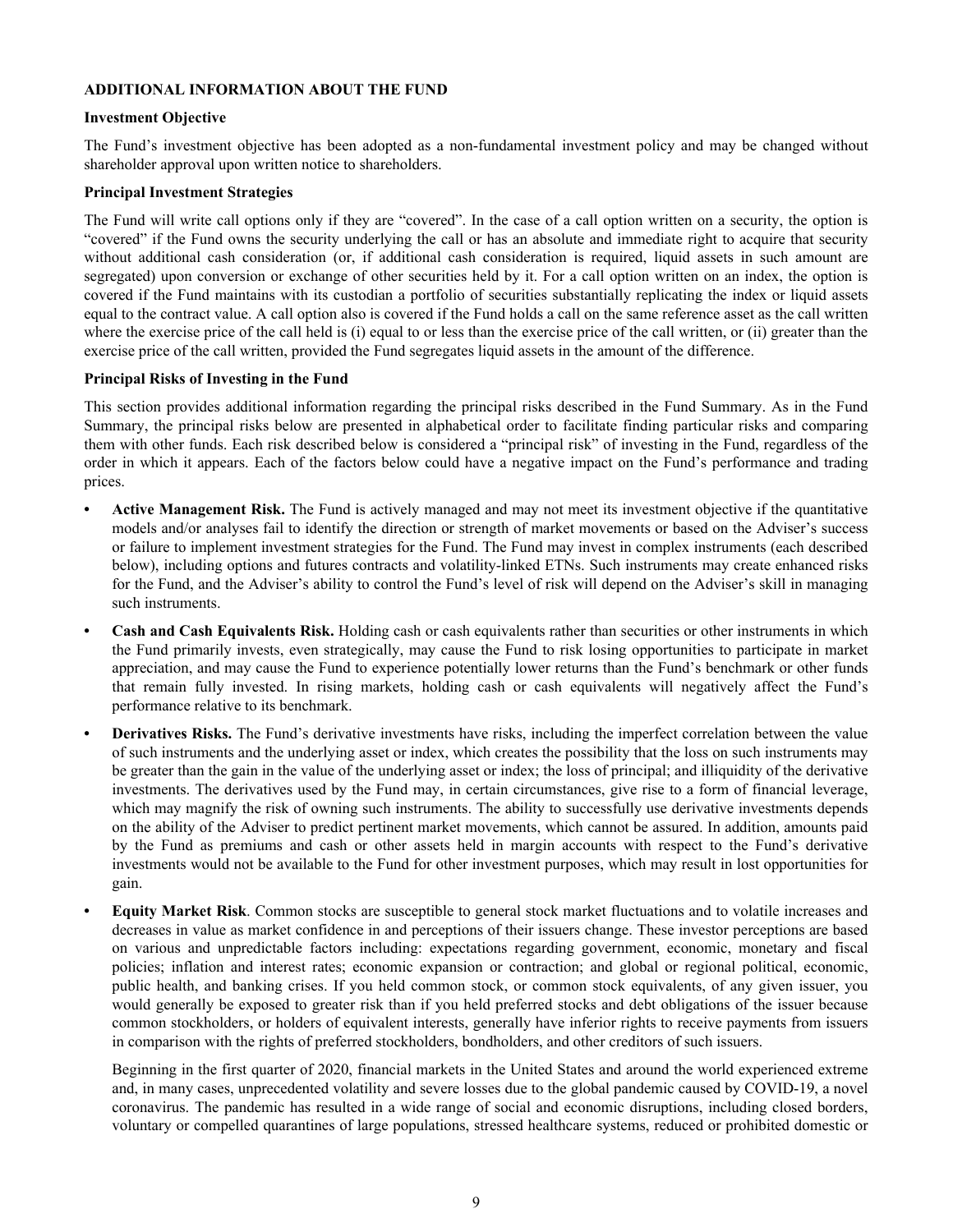international travel, and supply chain disruptions affecting the United States and many other countries. Some sectors of the economy and individual issuers have experienced particularly large losses as a result of these disruptions, and such disruptions may continue for an extended period of time or reoccur in the future to a similar or greater extent. In response, the U.S. government and the Federal Reserve have taken extraordinary actions to support the domestic economy and financial markets, resulting in very low interest rates and in some cases negative yields. It is unknown how long circumstances related to the pandemic will persist, whether they will reoccur in the future, whether efforts to support the economy and financial markets will be successful, and what additional implications may follow from the pandemic. The impact of these events and other epidemics or pandemics in the future could adversely affect Fund performance.

- **• ETF Risks.** The Fund is an ETF, and, as a result of an ETF's structure, it is exposed to the following risks:
	- *APs, Market Makers, and Liquidity Providers Concentration Risk.* The Fund has a limited number of financial institutions that may act as APs. In addition, there may be a limited number of market makers and/or liquidity providers in the marketplace. To the extent either of the following events occur, Shares may trade at a material discount to NAV and possibly face delisting: (i) APs exit the business or otherwise become unable to process creation and/or redemption orders and no other APs step forward to perform these services, or (ii) market makers and/or liquidity providers exit the business or significantly reduce their business activities and no other entities step forward to perform their functions.
	- *Cash Redemption Risk.* ETFs generally are able to make in-kind redemptions and avoid being taxed on gain on the distributed portfolio securities at the Fund level. Because the Fund may effect redemptions partly or entirely in cash, rather than in-kind, it may be required to sell portfolio securities to obtain the cash needed to distribute redemption proceeds. If the Fund recognizes gain on these sales, this generally will cause the Fund to recognize gain it might not otherwise have recognized, or to recognize such gain sooner than would otherwise be required if it were to distribute portfolio securities in-kind. The Fund generally intends to distribute these gains to shareholders to avoid being taxed on this gain at the Fund level and otherwise comply with the special tax rules that apply to it. This strategy may cause shareholders to be subject to tax on gains they would not otherwise be subject to, or at an earlier date than, if they had made an investment in a different ETF. Moreover, cash transactions may have to be carried out over several days if the securities market is relatively illiquid and may involve considerable brokerage fees and taxes. These brokerage fees and taxes, which will be higher than if the Fund sold and redeemed its shares principally inkind, could be imposed on the Fund and thus decrease the Fund's NAV to the extent they are not offset by the creation and redemption transaction fees paid by purchasers and redeemers of Creation Units.
	- *◦ Costs of Buying or Selling Shares.* Investors buying or selling Shares in the secondary market will pay brokerage commissions or other charges imposed by brokers, as determined by that broker. Brokerage commissions are often a fixed amount and may be a significant proportional cost for investors seeking to buy or sell relatively small amounts of Shares. In addition, secondary market investors will also incur the cost of the difference between the price at which an investor is willing to buy Shares (the "bid" price) and the price at which an investor is willing to sell Shares (the "ask" price). This difference in bid and ask prices is often referred to as the "spread" or "bid-ask spread." The bid-ask spread varies over time for Shares based on trading volume and market liquidity, and the spread is generally lower if Shares have more trading volume and market liquidity and higher if Shares have little trading volume and market liquidity. Further, a relatively small investor base in the Fund, asset swings in the Fund, and/or increased market volatility may cause increased bid-ask spreads. Due to the costs of buying or selling Shares, including bid-ask spreads, frequent trading of Shares may significantly reduce investment results and an investment in Shares may not be advisable for investors who anticipate regularly making small investments.
	- *Shares May Trade at Prices Other Than NAV.* As with all ETFs, Shares may be bought and sold in the secondary market at market prices. Although it is expected that the market price of Shares will approximate the Fund's NAV, there may be times when the market price of Shares is more than the NAV intra-day (premium) or less than the NAV intra-day (discount) due to supply and demand of Shares or during periods of market volatility. This risk is heightened in times of market volatility, periods of steep market declines, and periods when there is limited trading activity for Shares in the secondary market, in which case such premiums or discounts may be significant.
	- *Trading*. Although Shares are listed for trading on the Exchange and may be listed or traded on U.S. and non-U.S. stock exchanges other than the Exchange, there can be no assurance that an active trading market for such Shares will develop or be maintained. Trading in Shares may be halted due to market conditions or for reasons that, in the view of the Exchange, make trading in Shares inadvisable. In addition, trading in Shares on the Exchange is subject to trading halts caused by extraordinary market volatility pursuant to Exchange "circuit breaker" rules, which temporarily halt trading on the Exchange when a decline in the S&P  $500^{\circ}$  Index during a single day reaches certain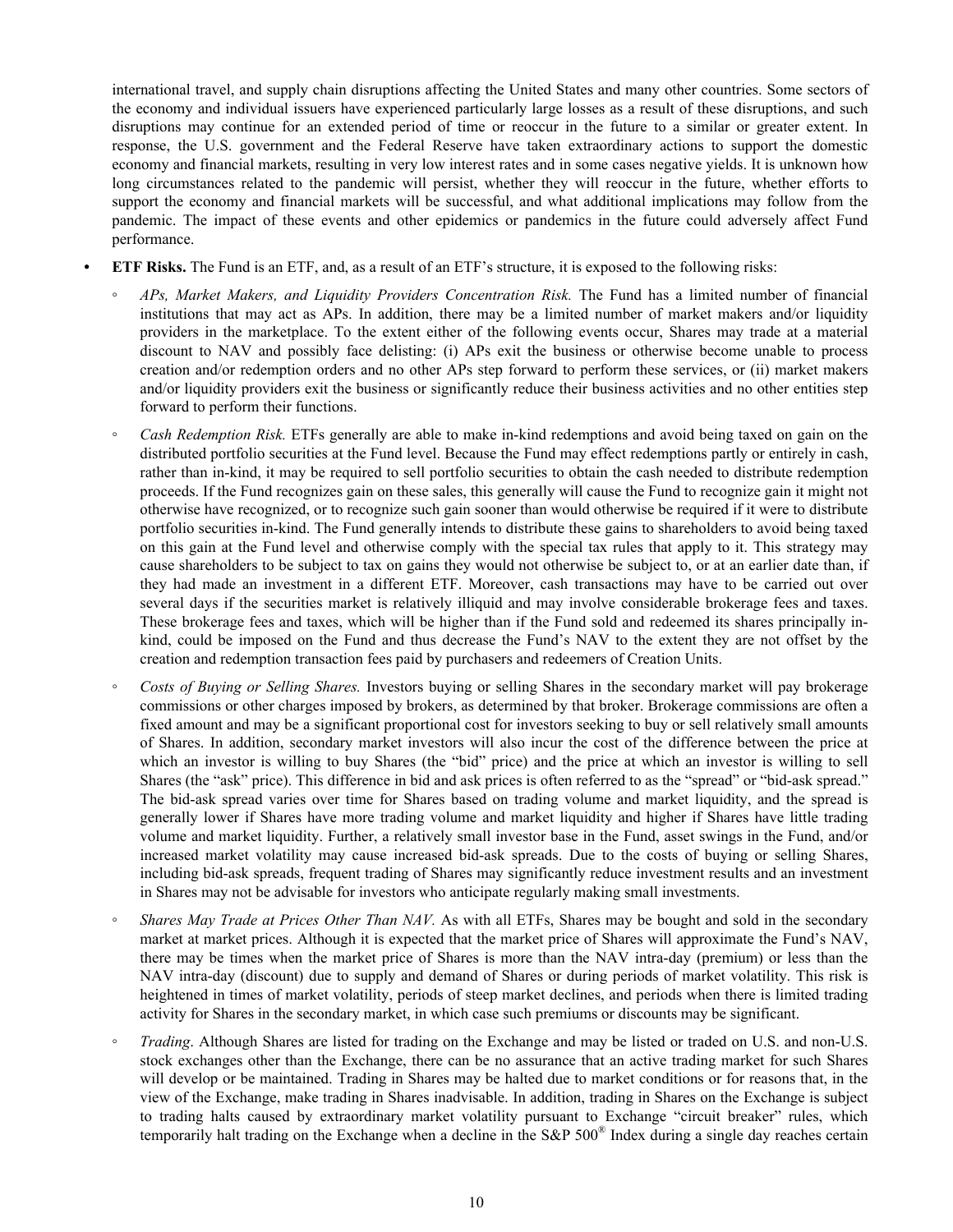thresholds (*e.g.*, 7%, 13%, and 20%). Additional rules applicable to the Exchange may halt trading in Shares when extraordinary volatility causes sudden, significant swings in the market price of Shares. There can be no assurance that Shares will trade with any volume, or at all, on any stock exchange. In stressed market conditions, the liquidity of Shares may begin to mirror the liquidity of the Fund's underlying portfolio holdings, which can be significantly less liquid than Shares, and this could lead to differences between the market price of the Shares and the underlying value of those Shares.

- **• Fixed Income Securities Risk.** The Fund may invest in fixed income securities. Fixed income securities, such as bonds and certain asset-backed securities, involve certain risks, which include:
	- *Credit Risk*. Credit risk refers to the possibility that the issuer of a security will not be able to make principal and interest payments when due. Changes in an issuer's credit rating or the market's perception of an issuer's creditworthiness may also affect the value of an investment in that issuer. The degree of credit risk depends on both the financial condition of the issuer and the terms of the obligation.
	- Extension Risk. When interest rates rise, certain obligations will be paid off by the obligor more slowly than anticipated, causing the value of these securities to fall. Rising interest rates tend to extend the duration of securities, making them more sensitive to future changes in interest rates. The value of longer-term securities generally changes more in response to changes in interest rates than the value of shorter-term securities. As a result, in a period of rising interest rates, securities may exhibit additional volatility and may lose value.
	- Interest Rate Risk. Generally, the value of fixed income securities will change inversely with changes in interest rates. As interest rates rise, the market value of fixed income securities tends to decrease. Conversely, as interest rates fall, the market value of fixed income securities tends to increase. This risk will be greater for long-term securities than for short-term securities. The Fund may take steps to attempt to reduce the exposure of its portfolio to interest rate changes; however, there can be no guarantee that the Fund will take such actions or that the Fund will be successful in reducing the impact of interest rate changes on the portfolio. In recent periods, governmental financial regulators, including the U.S. Federal Reserve, have taken steps to maintain historically low interest rates. Changes in government intervention may have adverse effects on investments, volatility, and illiquidity in debt markets.
	- *Prepayment Risk*. When interest rates fall, certain obligations will be paid off by the obligor more quickly than originally anticipated, and the Fund may have to invest the proceeds in securities with lower yields. In periods of falling interest rates, the rate of prepayments tends to increase (as does price fluctuation) as borrowers are motivated to pay off debt and refinance at new lower rates. During such periods, reinvestment of the prepayment proceeds by the management team will generally be at lower rates of return than the return on the assets that were prepaid. Prepayment reduces the yield to maturity and the average life of the security.
	- *Variable and Floating Rate Instrument Risk.* The absence of an active market for these securities could make it difficult for the Fund to dispose of them if the issuer defaults.
- **• Foreign Investment Risk**. Because the Fund may invest in ETFs with exposure to non-U.S. companies, changes in foreign economies and political climates are more likely to affect the Fund than a fund that invests exclusively in U.S. companies. There may be less government supervision of foreign markets, resulting in non-uniform accounting practices and less publicly available information. The value of foreign investments may be affected by changes in exchange control regulations, application of foreign tax laws (including withholding tax), changes in governmental administration or economic or monetary policy (in this country or abroad) or changed circumstances in dealings between nations.
- **• Futures Contracts Risks.** The value of a futures contract tends to increase and decrease in tandem with the value of the underlying instrument. Depending on the terms of the particular contract, futures contracts are settled through either physical delivery of the underlying instrument on the settlement date or by payment of a cash settlement amount on the settlement date. A decision as to whether, when, and how to use futures involves the exercise of skill and judgment and even a well-conceived futures transaction may be unsuccessful because of market behavior or unexpected events. In addition to the risks associated with all derivatives, the prices of futures can be highly volatile, using futures can lower total return, and the potential loss from futures can exceed the Fund's initial investment in such contracts and could be unlimited.
- **• Government Obligations Risk***.* The Fund may invest in securities issued, sponsored or guaranteed by the U.S. government, its agencies and instrumentalities. However, no assurance can be given that the U.S. government will provide financial support to U.S. government-sponsored agencies or instrumentalities where it is not obligated to do so by law. For instance, securities issued by the Government National Mortgage Association ("Ginnie Mae") are supported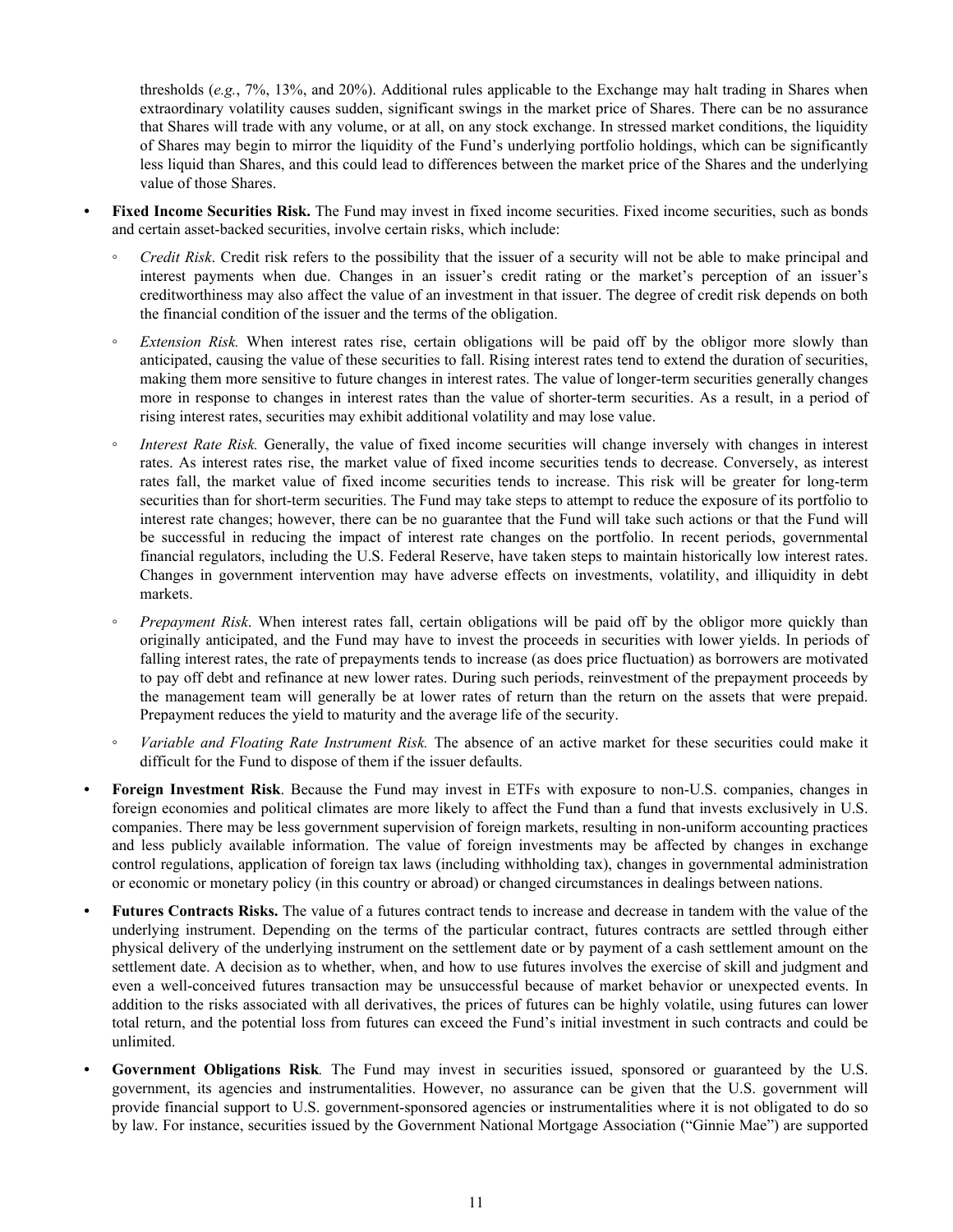by the full faith and credit of the United States. Securities issued by Fannie Mae and Freddie Mac have historically been supported only by the discretionary authority of the U.S. government. While the U.S. government provides financial support to various U.S. government-sponsored agencies and instrumentalities, such as those listed above, no assurance can be given that it will always do so. In September 2008, at the direction of the U.S. Department of the Treasury, Fannie Mae and Freddie Mac were placed into conservatorship under the Federal Housing Finance Agency ("FHFA"), an independent regulator, and they remain in such status as of the date of this Prospectus. The U.S. government also took steps to provide additional financial support to Fannie Mae and Freddie Mac.

The total public debt of the United States as a percentage of gross domestic product has grown rapidly since the beginning of the 2008–2009 financial downturn. Although high debt levels do not necessarily indicate or cause economic problems, they may create certain systemic risks if sound debt management practices are not implemented. A high national debt can raise concerns that the U.S. government will not be able to make principal or interest payments when they are due. This increase has also necessitated the need for the U.S. Congress to negotiate adjustments to the statutory debt ceiling to increase the cap on the amount the U.S. government is permitted to borrow to meet its existing obligations and finance current budget deficits. In August 2011, S&P lowered its long-term sovereign credit rating on the U.S. In explaining the downgrade at that time, S&P cited, among other reasons, controversy over raising the statutory debt limit and growth in public spending. An increase in national debt levels may also necessitate the need for the U.S. Congress to negotiate adjustments to the statutory debt ceiling to increase the cap on the amount the U.S. Government is permitted to borrow to meet its existing obligations and finance current budget deficits. Future downgrades could increase volatility in domestic and foreign financial markets, result in higher interest rates, lower prices of U.S. Treasury securities and increase the costs of different kinds of debt. Any controversy or ongoing uncertainty regarding the statutory debt ceiling negotiations may impact the U.S. long-term sovereign credit rating and may cause market uncertainty. As a result, market prices and yields of securities supported by the full faith and credit of the U.S. government may be adversely affected.

- **• High Portfolio Turnover Risk.** Because the Fund may "turn over" some or all of its positions as frequently as daily, the Fund may incur high levels of transaction costs from commissions or mark-ups in the bid/offer spread. Higher portfolio turnover may result in the Fund paying higher levels of transaction costs and generating greater tax liabilities for shareholders. Portfolio turnover risk may cause the Fund's performance to be less than you expect. While the turnover of certain derivative instruments is not deemed "portfolio turnover" for accounting purposes, the economic impact to the Fund is similar to what could occur if the Fund experienced high portfolio turnover (*e.g.*, in excess of 100% per year).
- *•* **Investment Company Risk.** The Fund may invest in shares of investment companies, such as ETFs, that invest in a wide range of instruments designed to track the performance of a particular securities market index (or sector of an index) or that are actively managed. The risks of investment in these securities typically reflect the risks of the types of instruments in which the investment company invests. When the Fund invests in investment company securities, shareholders of the Fund bear indirectly their proportionate share of their fees and expenses, as well as their share of the Fund's fees and expenses. As a result, an investment by the Fund in an investment company will cause the Fund's operating expenses (taking into account indirect expenses such as the fees and expenses of the investment company) to be higher and, in turn, performance to be lower than if it were to invest directly in the instruments underlying the investment company. Additionally, there may not be an active trading market available for shares of some ETFs. Shares of an ETF may also trade in the market at a premium or discount to their NAV.
- **• Leveraged and Inverse ETFs Risk.** Leveraged ETFs expose the Fund to all of the risks that traditional ETFs present (see "ETF Risks" above). Leveraged ETFs, including certain ETNs tracking a leveraged benchmark, seek to provide investment results that match a multiple (positive or negative) of the performance of an underlying index (the "Index") (*e.g.*, three times the inverse performance). Leveraged ETFs rely to some degree, often extensively, on derivatives to achieve their objectives and, thus, the Fund is indirectly exposed to derivatives risk through its investments in these Leveraged ETFs. Further, investments in Leveraged ETFs are subject to the risk that the performance of such Leveraged ETF will not correlate with the Index as intended. Leveraged ETFs often "reset" daily, meaning that they are designed to achieve their stated objectives on a daily basis. Due to the effect of compounding, their performance over longer periods of time can differ significantly from the performance (or inverse of the performance) of their Index or benchmark during the same period of time. This effect can be magnified in volatile markets. **Consequently, these investment vehicles may be extremely volatile and can potentially expose the Fund to complete loss of its investment.**
- **• Leverage Risk.** In certain market conditions, the Fund may invest in instruments that create exposure to growth equities of 100% to 120% of the Fund's net assets at the time of investment. The Fund obtains such exposure by utilizing leverage and may lose more money in market conditions that are adverse to its investment objective than a fund that does not utilize leverage.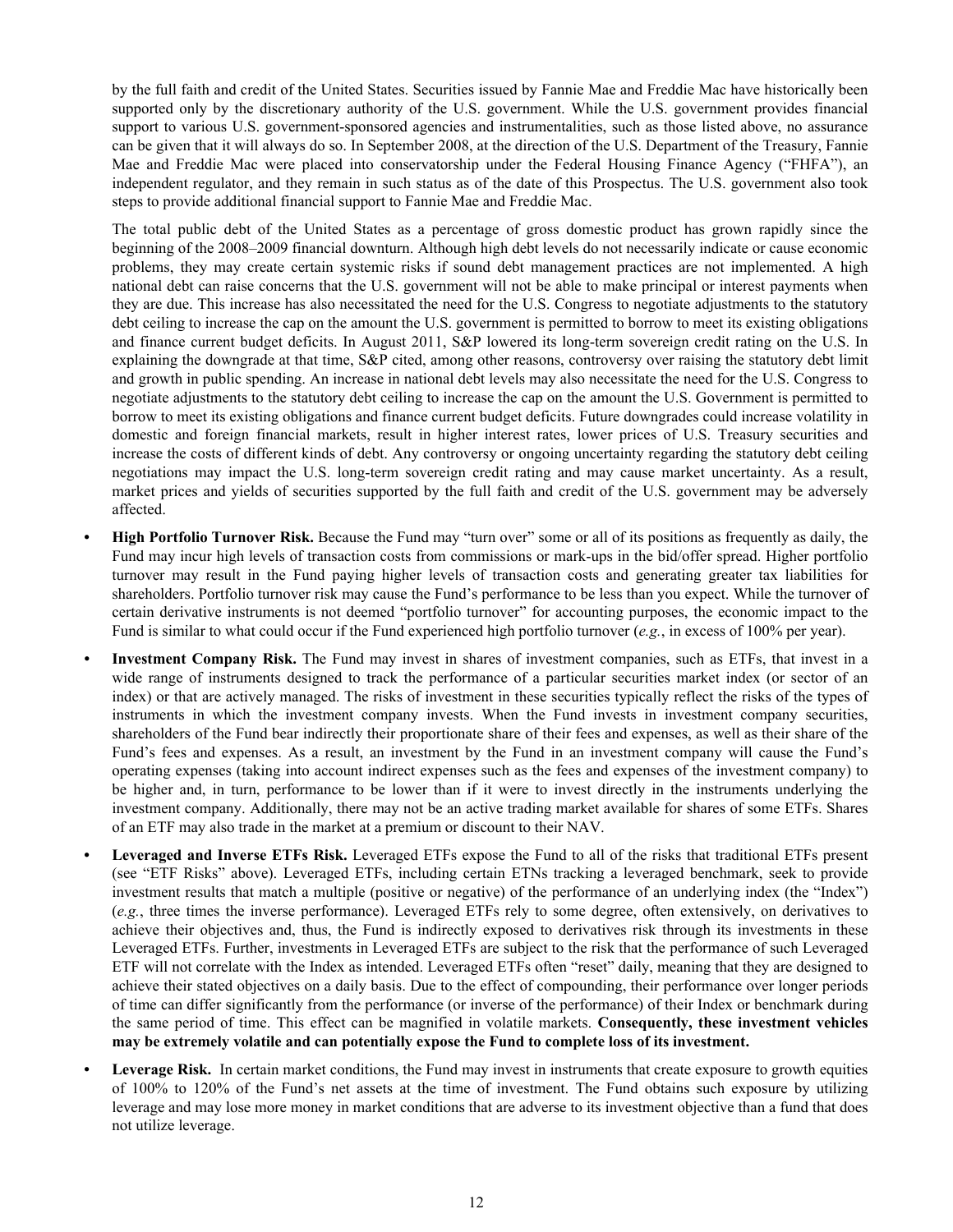• **Models and Data Risk.** When Models and Data prove to be incorrect or incomplete, any decisions made in reliance thereon expose the Fund to potential risks. For example, by relying on Models and Data, the Adviser may be induced to buy certain investments at prices that are too high, to sell certain other investments at prices that are too low, or to miss favorable opportunities altogether. Similarly, any hedging based on faulty Models and Data may prove to be unsuccessful.

Some of the models used by the Adviser for the Fund are predictive in nature. The use of predictive models has inherent risks. For example, such models may incorrectly forecast future behavior, leading to potential losses on a cash flow and/ or a mark-to-market basis. In addition, in unforeseen or certain low-probability scenarios (often involving a market disruption of some kind), such models may produce unexpected results, which can result in losses for the Fund. Furthermore, because predictive models are usually constructed based on historical data supplied by third parties, the success of relying on such models may depend heavily on the accuracy and reliability of the supplied historical data.

All models rely on correct market data inputs. If incorrect market data is entered into even a well-founded model, the resulting information will be incorrect. However, even if market data is input correctly, "model prices" will often differ substantially from market prices, especially for instruments with complex characteristics, such as derivative instruments.

- **• New Fund Risk.** The Fund is a recently organized investment company with no operating history. As a result, prospective investors have no track record or history on which to base their investment decision.
- **• Non-Diversification Risk.** The Fund is considered to be non-diversified, which means that it may invest more of its assets in the securities of a single issuer or a smaller number of issuers than if it were a diversified fund. As a result, the Fund may be more exposed to the risks associated with and developments affecting an individual issuer or a smaller number of issuers than a fund that invests more widely. This may increase the Fund's volatility and cause the performance of a relatively smaller number of issuers to have a greater impact on the Fund's performance. However, the Fund intends to satisfy the asset diversification requirements under Subchapter M of the Code for qualification as a RIC.
- **• Options Risk.** Buying and selling (writing) options are speculative activities and entail greater than ordinary investment risks. Options enable the Fund to purchase exposure that is significantly greater than the premium paid. Consequently, the value of such options can be volatile, and a small investment in options can have a large impact on the performance of the Fund. The Fund risks losing all or part of the cash paid (premiums) for purchasing options. Even a small decline in the value of a reference asset underlying call options or a small increase in the value of a reference asset underlying put options can result in the entire investment in such options being lost. When selling an option, the Fund will receive a premium; however, this premium may not be enough to offset a loss incurred by the Fund if the price of the underlying asset is below the strike price for a put option, or above the strike price for a call option, by an amount equal to or greater than the premium. The Fund's options also may fail to track the performance of their underlying reference asset, which may limit the effectiveness of the Fund's strategy. The potential loss from written options can exceed the Fund's initial investment in such options and could be unlimited.

When the Fund sells an option, it gains the amount of the premium it receives, but also incurs a liability representing the value of the option it has sold until the option is either exercised and finishes "in the money," meaning it has value and can be sold, or the option expires worthless, or the expiration of the option is "rolled," or extended forward. The value of the options in which the Fund invests is based partly on the volatility used by market participants to price such options (*i.e.*, implied volatility). Accordingly, increases in the implied volatility of such options will cause the value of such options to increase (even if the prices of the options' underlying stocks do not change), which will result in a corresponding increase in the liabilities of the Fund under such options and thus decrease the Fund's NAV.

- **• Sector Risk.** To the extent the Fund invests in ETFs that invest more heavily in particular sectors of the economy, the Fund's performance will be especially sensitive to developments that significantly affect those sectors.
	- **Communications Services Sector Risk.** Communications services companies are subject to extensive government regulation. The costs of complying with governmental regulations, delays or failure to receive required regulatory approvals, or the enactment of new adverse regulatory requirements may adversely affect the business of such companies. Companies in the communications services sector can also be significantly affected by intense competition, including competition with alternative technologies such as wireless communications (including with 5G and other technologies), product compatibility, consumer preferences, rapid product obsolescence, and research and development of new products. Technological innovations may make the products and services of such companies obsolete.
	- **Information Technology Sector Risk.** Market or economic factors impacting information technology companies and companies that rely heavily on technological advances could have a significant effect on the value of the Fund's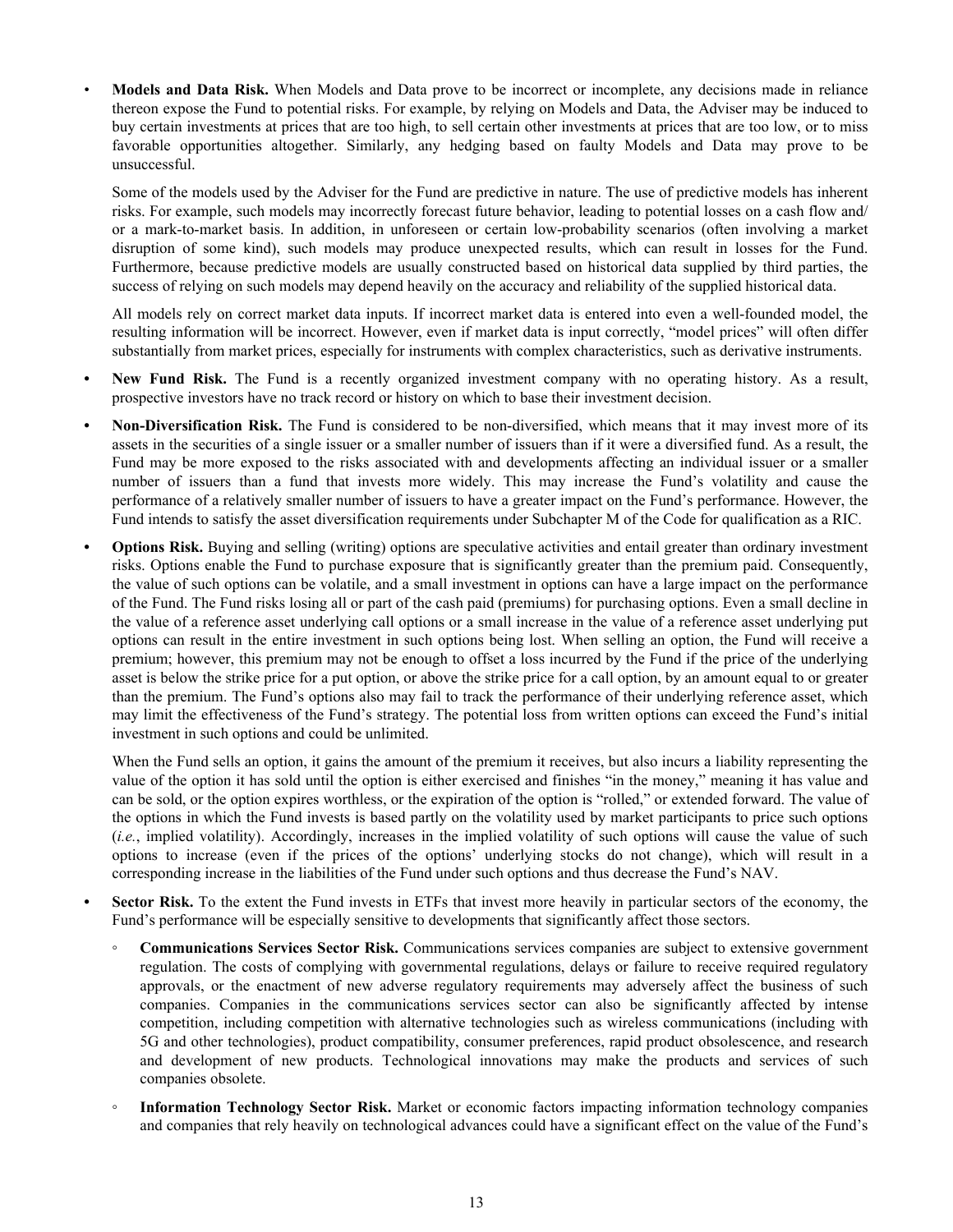investments. The value of stocks of information technology companies and companies that rely heavily on technology is particularly vulnerable to rapid changes in technology product cycles, rapid product obsolescence, government regulation and competition, both domestically and internationally, including competition from foreign competitors with lower production costs. Information technology companies are heavily dependent on patent and intellectual property rights, the loss or impairment of which may adversely affect profitability.

**Tax Risk.** To qualify as a RIC under Subchapter M of the Code, the Fund must meet certain requirements regarding the source of its income and the diversification of its assets, among other requirements. Specifically, the Fund must derive at least 90% of its gross income each taxable year from "qualifying income" and diversify its assets as described in more detail in the Fund's Statement of Additional Information ("SAI").

Certain of the Fund's investments, including certain VIX futures and other VIX derivatives, may not generate qualifying income. The Fund intends to take the position that VIX options and VIX futures produce qualifying income. The Fund, however, has not secured a private letter ruling from the IRS regarding such position and there are no assurances the IRS or the courts will agree with the Fund that such VIX derivatives produce qualifying income. Furthermore, it is possible that the IRS or the courts may reach different conclusions concerning investments for which there currently is no IRS precedent or that the IRS may, in the future, articulate tax positions that are adverse to the Fund's determinations.

In addition, for purposes of satisfying the asset diversification test (as described more fully in the SAI) it may be difficult for the Fund to identify the "issuer" of certain Fund investments including derivatives investments. There is a risk that the IRS could make an adverse determination with respect to identifying the issuer of certain Fund investments, such as derivative investments, and could disagree with the Fund's valuation of the underlying issuers to a particular derivative. Such an adverse determination could, therefore, jeopardize the Fund's status as a RIC, which would ultimately affect a shareholder's return on its investment in the Fund.

If the Fund failed to qualify as a RIC for any taxable year (but was eligible to and did cure the failure) it would incur potentially significant additional federal income tax expense. If, on the other hand, the Fund failed to so qualify for any taxable year, and was ineligible to or otherwise did not cure the failure, such a result could cause investors to incur higher tax liabilities than they otherwise would have incurred and would have a negative impact on Fund returns. For example, the Fund would be subject to income tax on its taxable income at the corporate rate, with the consequence that its income available for distribution to shareholders would be reduced. If the Fund attempted to re-qualify for taxation as a RIC, the Fund might be required to recognize unrealized gains, pay substantial taxes and interest and make certain distributions. In such event, the Board of Trustees' may determine to reorganize or close the Fund or materially change its investment objective and strategies.

**• Volatility Risk.** The Fund's derivative investments that are linked to equity market volatility levels can be highly volatile and may experience large losses. Trading in VIX Index futures contracts or VIX Index options, particularly contracts that are close to expiration, can be very volatile and can be expected to be very volatile in the future. The volatile nature of these instruments may have an adverse impact on the Fund beyond the impact of any changes in the VIX Index.

#### **TEMPORARY DEFENSIVE POSITIONS**

From time to time, the Fund may take temporary defensive positions that are inconsistent with its principal investment strategies in attempting to respond to adverse market, economic, political, or other conditions. In such instances, the Fund may hold up to 100% of its assets in cash; short-term U.S. government securities and government agency securities; investment grade money market instruments; money market mutual funds; investment grade fixed-income securities; repurchase agreements; commercial paper; cash equivalents; and ETFs that principally invest in the foregoing instruments. As a result of engaging in these temporary measures, the Fund may not achieve its investment objective.

#### **PORTFOLIO HOLDINGS INFORMATION**

Information about the Fund's daily portfolio holdings is available at www.lhafunds.com. A complete description of the Fund's policies and procedures with respect to the disclosure of the Fund's portfolio holdings is available in the Fund's SAI.

#### **MANAGEMENT**

#### **Investment Adviser**

Little Harbor Advisors, LLC, 30 Doaks Lane, Marblehead, Massachusetts 01945, serves as investment adviser to the Fund. The Adviser is responsible for the day-to-day management of the Fund's portfolio and has overall responsibility for the administration of the Fund, including the investment and reinvestment of Fund assets and the selection of broker-dealers to execute purchase and sale transactions. The Adviser also arranges for transfer agency, custody, fund administration, and all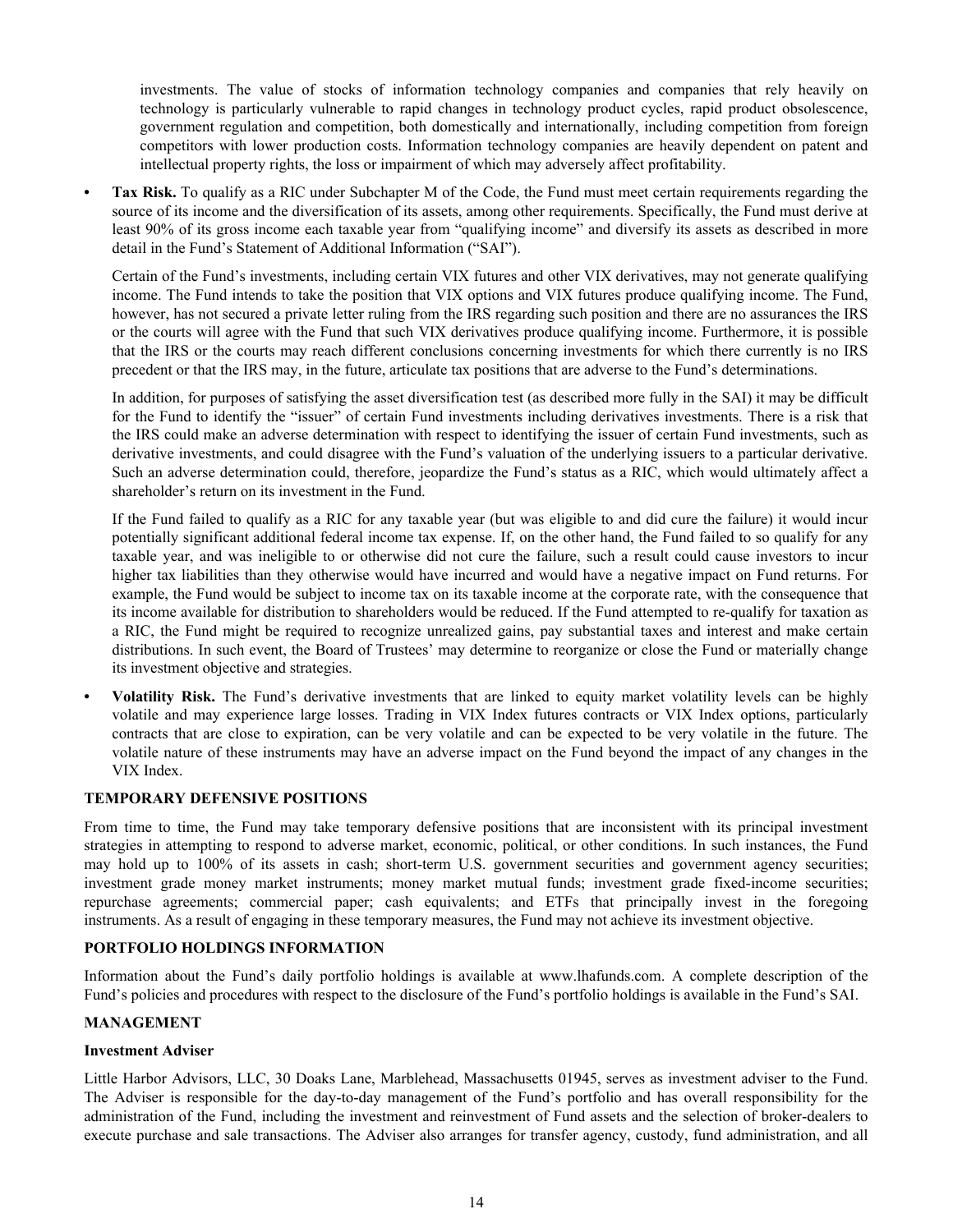other related services necessary for the Fund to operate. The Adviser was founded in 2012 and provides discretionary investment services to a private collective investment fund and ETFs, including the Fund.

For the services it provides to the Fund, the Fund pays the Adviser a unified management fee, which is calculated daily and paid monthly, at an annual rate of 1.10% of the Fund's average daily net assets. Under the Investment Advisory Agreement, the Adviser has agreed to pay all expenses incurred by the Fund except for interest charges on any borrowings, dividends and other expenses on securities sold short, taxes, brokerage commissions and other expenses incurred in placing orders for the purchase and sale of securities and other investment instruments, acquired fund fees and expenses, accrued deferred tax liability, extraordinary expenses, distribution fees and expenses paid by the Fund under any distribution plan adopted pursuant to Rule 12b-1 under the 1940 Act, and the unified management fee payable to the Adviser.

The Adviser shall not be liable to the Trust or any shareholder for anything done or omitted by it, except acts or omissions involving willful misfeasance, bad faith, negligence or reckless disregard of the duties imposed upon it by its agreement with the Trust or for any losses that may be sustained in the purchase, holding, or sale of any security.

The basis for the Board of Trustees' approval of the Fund's Investment Advisory Agreement will be available in the Fund's first Annual or Semi-Annual Report to Shareholders.

#### **Portfolio Managers**

Michael Thompson, CFA, and D. Matthew Thompson, CFA (together, the "Portfolio Managers"), have joint and primary responsibility for the day-to-day management of the Fund.

*Michael Thompson, CFA.* Michael Thompson joined the Adviser as a portfolio manager in 2020 and has over 23 years of experience constructing and managing portfolios with a focus on volatility and risk management strategies. He originally codeveloped a VIX trading strategy with his brother, D. Matthew Thompson, in October of 2011 while employed at Hills Capital as a portfolio manager. In 2013, Michael Thompson began trading the VIX trading strategy directly in the futures market for the proprietary trading desk of ED&F Man Ltd and as a commodity trading advisor, first as a principal of Advocate Asset Management LLC and subsequently for Typhon Capital Management LLC. In 2015, he became the Chief Investment Officer at Kaizen Advisory LLC, where he helped to launch the securities products currently managed by Thompson Capital. In 2019, Michael Thompson and his brother created Thompson Capital where Michael Thompson is the Chief Investment Officer, Chief Compliance Officer, Portfolio Manager, and a trader. Michael Thompson received his Bachelor of Science in Economics from the University of Illinois/Champaign in 1996 and is a member of the CFA Society of Chicago.

*D. Matthew Thompson, CFA*. Matthew Thompson joined the Adviser as a portfolio manager in 2020 and has over 20 years of capital markets and investing experience, focusing on futures trading with an emphasis on VIX-related exchange-traded products. From July 2013 through September of 2014, he traded the VIX trading strategy directly in the futures market for the proprietary trading desk of ED&F Man Ltd and as a commodity trading advisor, first as a principal of Advocate Asset Management LLC and subsequently for Typhon Capital Management LLC. In 2015, Matthew Thompson became the Director of Research at Kaizen Advisory LLC. In 2019, he and his brother created Thompson Capital where Matthew Thompson is the Director of Research, Portfolio Manager, and a trader. Matthew Thompson received his Bachelor of Science in Economics from the University of Illinois/Champaign in 1999 and is a member of the CFA Society of Chicago.

The Fund's SAI provides additional information about each Portfolio Manager's compensation structure, other accounts that the Portfolio Managers manage, and their ownership of Shares.

#### **HOW TO BUY AND SELL SHARES**

The Fund issues and redeems Shares at NAV only in Creation Units. Only APs may acquire Shares directly from the Fund, and only APs may tender their Shares for redemption directly to the Fund, at NAV. APs must be a member or participant of a clearing agency registered with the SEC and must execute a Participant Agreement that has been agreed to by the Distributor (defined below), and that has been accepted by the Fund's transfer agent, with respect to purchases and redemptions of Creation Units. Once created, Shares trade in the secondary market in quantities less than a Creation Unit.

Most investors buy and sell Shares in secondary market transactions through brokers. Shares are listed for trading on the secondary market on the Exchange and can be bought and sold throughout the trading day like other publicly traded securities.

When buying or selling Shares through a broker, you will incur customary brokerage commissions and charges, and you may pay some or all of the spread between the bid and the offer price in the secondary market on each leg of a round trip (purchase and sale) transaction. In addition, because secondary market transactions occur at market prices, you may pay more than NAV when you buy Shares and receive less than NAV when you sell those Shares.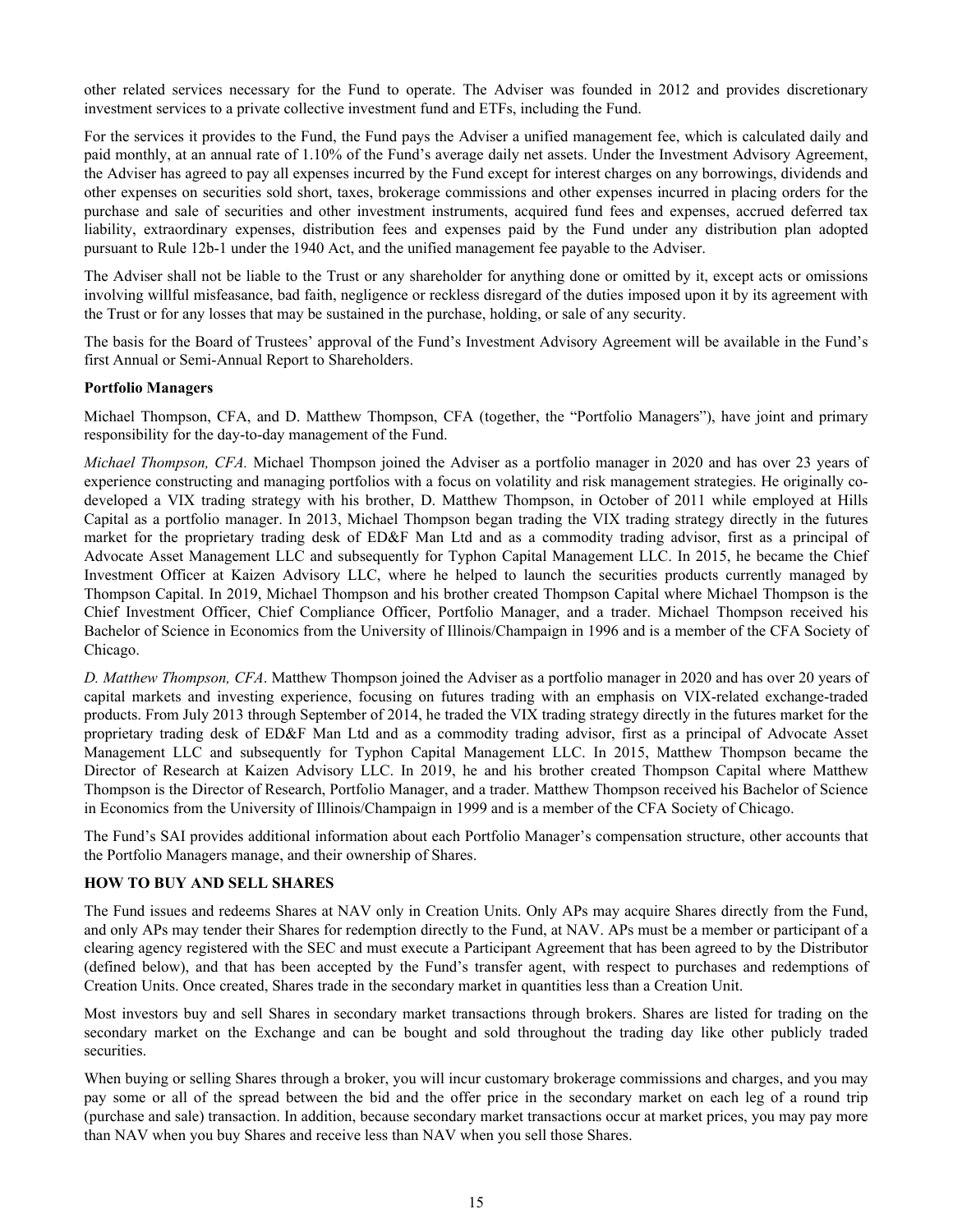#### **Book Entry**

Shares are held in book-entry form, which means that no stock certificates are issued. The Depository Trust Company ("DTC") or its nominee is the record owner of all outstanding Shares.

Investors owning Shares are beneficial owners as shown on the records of DTC or its participants. DTC serves as the securities depository for all Shares. DTC's participants include securities brokers and dealers, banks, trust companies, clearing corporations and other institutions that directly or indirectly maintain a custodial relationship with DTC. As a beneficial owner of Shares, you are not entitled to receive physical delivery of stock certificates or to have Shares registered in your name, and you are not considered a registered owner of Shares. Therefore, to exercise any right as an owner of Shares, you must rely upon the procedures of DTC and its participants. These procedures are the same as those that apply to any other securities that you hold in book entry or "street name" through your brokerage account.

#### **Frequent Purchases and Redemptions of Shares**

The Fund imposes no restrictions on the frequency of purchases and redemptions of Shares. In determining not to approve a written, established policy, the Board evaluated the risks of market timing activities by Fund shareholders. Purchases and redemptions by APs, who are the only parties that may purchase or redeem Shares directly with the Fund, are an essential part of the ETF process and help keep Share trading prices in line with NAV. As such, the Fund accommodates frequent purchases and redemptions by APs. However, the Board has also determined that frequent purchases and redemptions for cash may increase tracking error and portfolio transaction costs and may lead to the realization of capital gains. To minimize these potential consequences of frequent purchases and redemptions, the Fund employs fair value pricing and may impose transaction fees on purchases and redemptions of Creation Units to cover the custodial and other costs incurred by the Fund in effecting trades. In addition, the Fund and the Adviser reserve the right to reject any purchase order at any time.

#### **Determination of NAV**

The Fund's NAV is calculated as of the scheduled close of regular trading on the New York Stock Exchange ("NYSE"), generally 4:00 p.m. Eastern time, each day the NYSE is open for business. The NAV is calculated by dividing the Fund's net assets by its Shares outstanding.

In calculating its NAV, the Fund generally values its assets on the basis of market quotations, last sale prices, or estimates of value furnished by a pricing service or brokers who make markets in such instruments. If such information is not available for a security held by the Fund or is determined to be unreliable, the security will be valued at fair value estimates under guidelines established by the Board (as described below).

#### **Fair Value Pricing**

The Board has adopted procedures and methodologies to fair value Fund securities whose market prices are not "readily available" or are deemed to be unreliable. For example, such circumstances may arise when: (i) a security has been de-listed or has had its trading halted or suspended; (ii) a security's primary pricing source is unable or unwilling to provide a price; (iii) a security's primary trading market is closed during regular market hours; or (iv) a security's value is materially affected by events occurring after the close of the security's primary trading market. Generally, when fair valuing a security, the Fund will take into account all reasonably available information that may be relevant to a particular valuation including, but not limited to, fundamental analytical data regarding the issuer, information relating to the issuer's business, recent trades or offers of the security, general and/or specific market conditions and the specific facts giving rise to the need to fair value the security. Fair value determinations are made in good faith and in accordance with the fair value methodologies included in the Board-adopted valuation procedures. Due to the subjective and variable nature of fair value pricing, there can be no assurance that the Adviser will be able to obtain the fair value assigned to the security upon the sale of such security.

#### **Investments by Registered Investment Companies**

Section 12(d)(1) of the 1940 Act restricts investments by registered investment companies in the securities of other investment companies, including Shares. Registered investment companies are permitted to invest in the Fund beyond the limits set forth in section 12(d)(1) subject to certain terms and conditions set forth in a rule under the 1940 Act, including that such investment companies enter into an agreement with the Fund.

#### **Delivery of Shareholder Documents – Householding**

Householding is an option available to certain investors of the Fund. Householding is a method of delivery, based on the preference of the individual investor, in which a single copy of certain shareholder documents can be delivered to investors who share the same address, even if their accounts are registered under different names. Householding for the Fund is available through certain broker-dealers. If you are interested in enrolling in householding and receiving a single copy of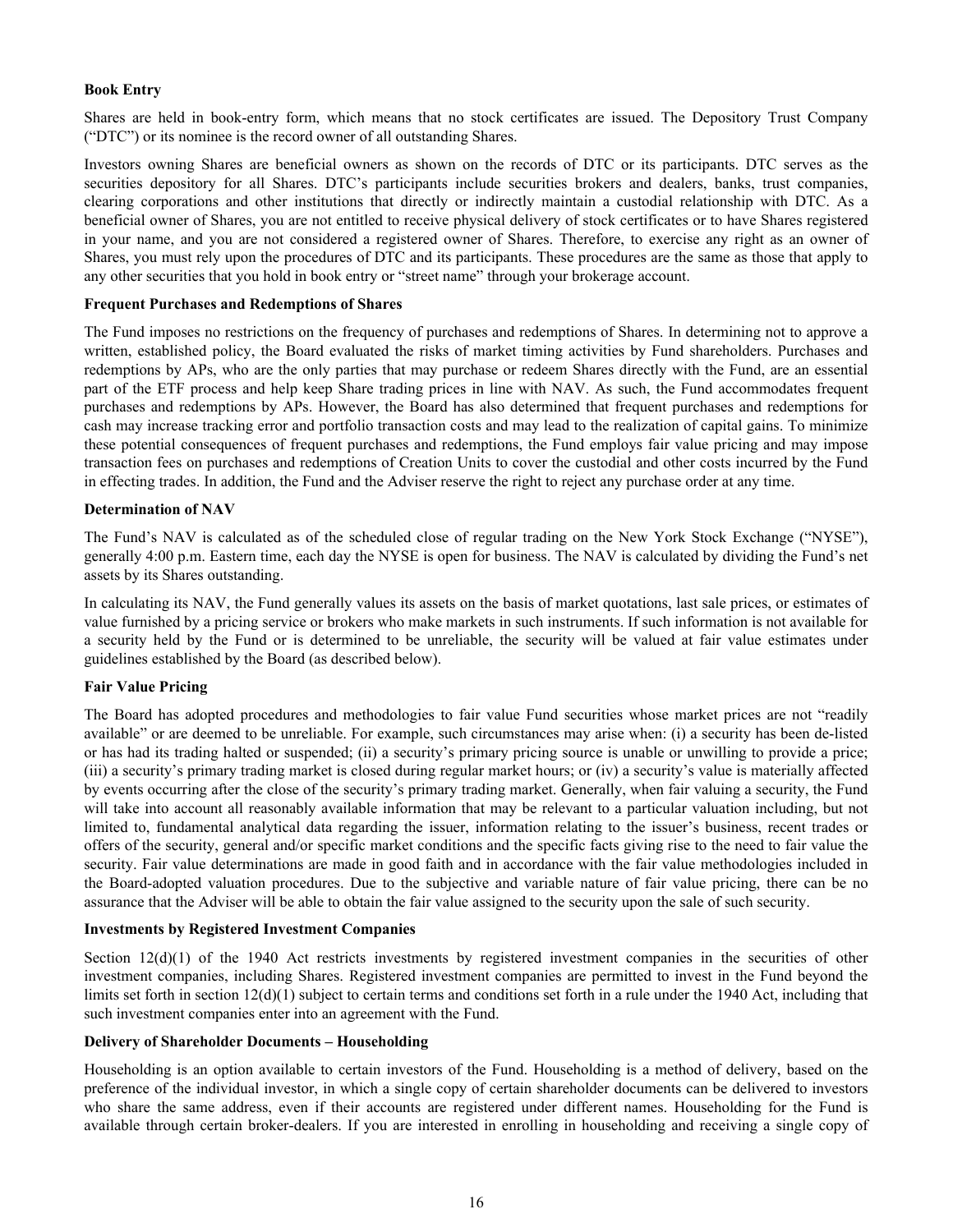prospectuses and other shareholder documents, please contact your broker-dealer. If you are currently enrolled in householding and wish to change your householding status, please contact your broker-dealer.

#### **DIVIDENDS, DISTRIBUTIONS, AND TAXES**

#### **Dividends and Distributions**

The Fund intends to pay out dividends, if any, and distribute any net realized capital gains to its shareholders at least annually. The Fund will declare and pay capital gain distributions, if any, in cash. Distributions in cash may be reinvested automatically in additional whole Shares only if the broker through whom you purchased Shares makes such option available. Your broker is responsible for distributing the income and capital gain distributions to you.

#### **Taxes**

The following discussion is a summary of some important U.S. federal income tax considerations generally applicable to investments in the Fund. Your investment in the Fund may have other tax implications. Please consult your tax advisor about the tax consequences of an investment in Shares, including the possible application of foreign, state, and local tax laws.

The Fund intends to elect and qualify each year for treatment as a regulated investment company ("RIC") under the Code. If it meets certain minimum distribution requirements, a RIC is not subject to tax at the fund level on income and gains from investments that are timely distributed to shareholders. However, the Fund's failure to qualify as a RIC or to meet minimum distribution requirements would result (if certain relief provisions were not available) in fund-level taxation and, consequently, a reduction in income available for distribution to shareholders.

Unless your investment in Shares is made through a tax-exempt entity or tax-advantaged account, such as an IRA plan, you need to be aware of the possible tax consequences when the Fund makes distributions, when you sell your Shares listed on the Exchange, and when you purchase or redeem Creation Units (APs only).

#### **Taxes on Distributions**

The Fund intends to distribute, at least annually, substantially all of its net investment income and net capital gains. For federal income tax purposes, distributions of investment income are generally taxable as ordinary income or qualified dividend income. Taxes on distributions of capital gains (if any) are determined by how long the Fund owned the investments that generated them, rather than how long a shareholder has owned his or her Shares. Sales of assets held by the Fund for more than one year generally result in long-term capital gains and losses, and sales of assets held by the Fund for one year or less generally result in short-term capital gains and losses. Distributions of the Fund's net capital gain (the excess of net longterm capital gains over net short-term capital losses) that are reported by the Fund as capital gain dividends ("Capital Gain Dividends") will be taxable as long-term capital gains, which for non-corporate shareholders are subject to tax at reduced rates of up to 20% (lower rates apply to individuals in lower tax brackets). Distributions of short-term capital gain will generally be taxable as ordinary income. Dividends and distributions are generally taxable to you whether you receive them in cash or reinvest them in additional Shares.

Distributions reported by the Fund as "qualified dividend income" are generally taxed to non-corporate shareholders at rates applicable to long-term capital gains, provided holding period and other requirements are met. "Qualified dividend income" generally is income derived from dividends paid by U.S. corporations or certain foreign corporations that are either incorporated in a U.S. possession or eligible for tax benefits under certain U.S. income tax treaties. In addition, dividends that the Fund received in respect of stock of certain foreign corporations may be qualified dividend income if that stock is readily tradable on an established U.S. securities market. Certain of the Fund's investment strategies may limit its ability to make distributions eligible for the reduced rates applicable to qualified dividend income.

Certain of the Fund's investments may be subject to complex provisions of the Code that, among other things, may affect the Fund's ability to qualify as a RIC, affect the character of gains and losses realized by the Fund (*e.g.*, may affect whether gains or losses are ordinary or capital), accelerate recognition of income to the Fund and defer losses. These rules could therefore affect the character, amount and timing of distributions to shareholders. These provisions also may require the Fund to mark to market certain types of positions in its portfolio (*i.e*., treat them as if they were closed out) which may cause the Fund to recognize income without the Fund receiving cash with which to make distributions in amounts sufficient to enable the Fund to satisfy the RIC distribution requirements for avoiding income and excise taxes. The Fund intends to monitor its transactions, intends to make appropriate tax elections, and intends to make appropriate entries in its books and records to mitigate the effect of these rules and preserve the Fund's qualification for treatment as a RIC. To the extent the Fund invests in an ETF or underlying fund that is taxable as a RIC, the rules applicable to the tax treatment of complex securities will also apply to the ETF or underlying fund that also invests in such complex securities and investments.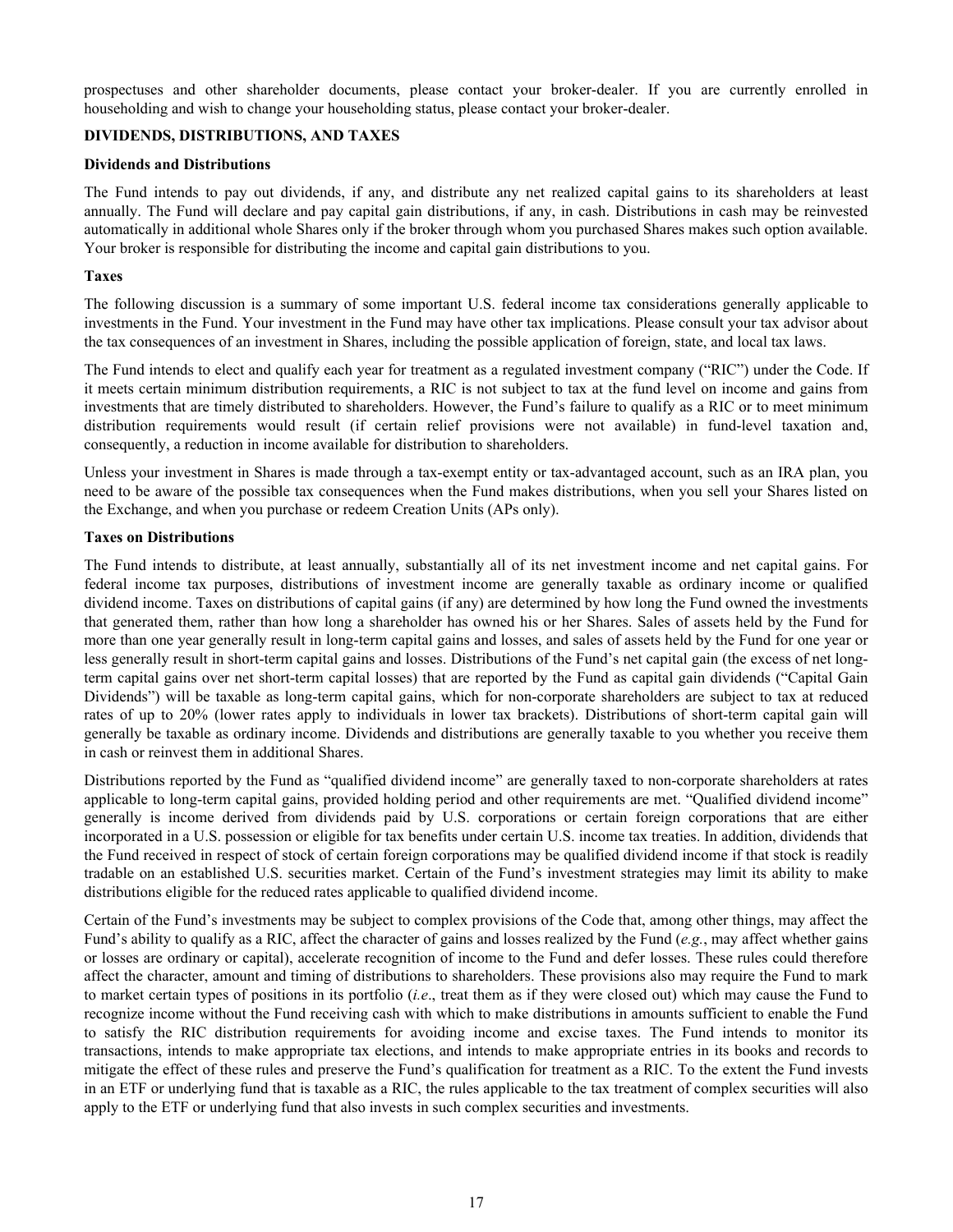Certain derivative investments by the Fund, such as exchange-traded products and over-the-counter derivatives, may not produce qualifying income for purposes of the "qualifying income requirement" (described in the section entitled "Federal Income Taxes" in the SAI), which must be met in order for the Fund to maintain its status as a RIC under the Code. In addition, the determination of the value and the identity of the issuer of such derivative investments are often unclear for purposes of the "diversification requirement" (described in the section entitled "Federal Income Taxes" in the SAI). The Fund intends to carefully monitor such investments to ensure that any non-qualifying income does not exceed permissible limits and to ensure that it is adequately diversified under the "diversification requirement". The Fund, however, may not be able to accurately predict the non-qualifying income from these investments and there are no assurances that the IRS will agree with the Fund's determination of the "diversification requirement" with respect to such derivatives. Failure of the "diversification requirement" might also result from a determination by the IRS that financial instruments in which the Fund invests are not securities.

Shortly after the close of each calendar year, you will be informed of the character of any distributions received from the Fund.

U.S. individuals with income exceeding specified thresholds are subject to a 3.8% Medicare contribution tax on all or a portion of their "net investment income," which includes interest, dividends, and certain capital gains (generally including capital gains distributions and capital gains realized on the sale of Shares). This 3.8% tax also applies to all or a portion of the undistributed net investment income of certain shareholders that are estates and trusts.

In general, your distributions are subject to federal income tax for the year in which they are paid. Certain distributions paid in January, however, may be treated as paid on December 31 of the prior year. Distributions are generally taxable even if they are paid from income or gains earned by the Fund before your investment (and thus were included in the Shares' NAV when you purchased your Shares).

You may wish to avoid investing in the Fund shortly before a dividend or other distribution, because such a distribution will generally be taxable even though it may economically represent a return of a portion of your investment.

If the Fund's distributions exceed its earnings and profits, all or a portion of the distributions made for a taxable year may be recharacterized as a return of capital to shareholders. A return of capital distribution will generally not be taxable, but will reduce each shareholder's cost basis in Shares and result in a higher capital gain or lower capital loss when the Shares are sold. After a shareholder's basis in Shares has been reduced to zero, distributions in excess of earnings and profits in respect of those Shares will be treated as gain from the sale of the Shares.

If you are neither a resident nor a citizen of the United States or if you are a foreign entity, distributions (other than Capital Gain Dividends) paid to you by the Fund will generally be subject to a U.S. withholding tax at the rate of 30%, unless a lower treaty rate applies. Gains from the sale or other disposition of your Shares generally are not subject to U.S. taxation, unless you are a nonresident alien individual who is physically present in the U.S. for 183 days or more per year. The Fund may, under certain circumstances, report all or a portion of a dividend as an "interest-related dividend" or a "short-term capital gain dividend," which would generally be exempt from this 30% U.S. withholding tax, provided certain other requirements are met. Different tax consequences may result if you are a foreign shareholder engaged in a trade or business within the United States or if a tax treaty applies.

Under legislation generally known as "FATCA" (the Foreign Account Tax Compliance Act), the Fund is required to withhold 30% of certain ordinary dividends it pays to shareholders that are foreign entities and that fail to meet prescribed information reporting or certification requirements.

The Fund (or a financial intermediary, such as a broker, through which a shareholder owns Shares) generally is required to withhold and remit to the U.S. Treasury a percentage of the taxable distributions and sale or redemption proceeds paid to any shareholder who fails to properly furnish a correct taxpayer identification number, who has underreported dividend or interest income, or who fails to certify that he, she or it is not subject to such withholding.

#### **Taxes When Shares are Sold on the Exchange**

Any capital gain or loss realized upon a sale of Shares generally is treated as a long-term capital gain or loss if Shares have been held for more than one year and as a short-term capital gain or loss if Shares have been held for one year or less. However, any capital loss on a sale of Shares held for six months or less is treated as long-term capital loss to the extent of Capital Gain Dividends paid with respect to such Shares. Any loss realized on a sale will be disallowed to the extent Shares of the Fund are acquired, including through reinvestment of dividends, within a 61-day period beginning 30 days before and ending 30 days after the disposition of Shares. The ability to deduct capital losses may be limited.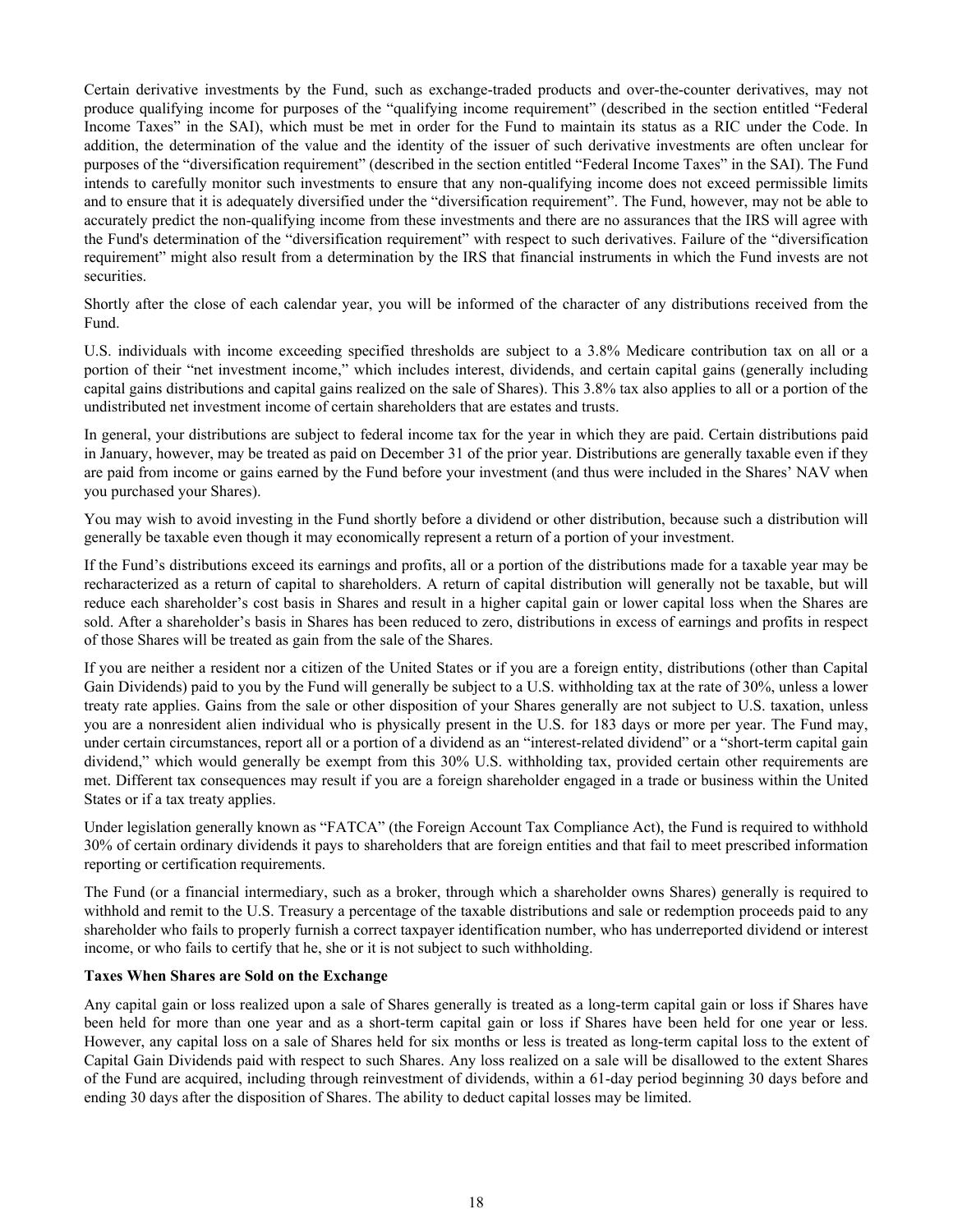The cost basis of Shares of the Fund acquired by purchase will generally be based on the amount paid for the Shares and then may be subsequently adjusted for other applicable transactions as required by the Code. The difference between the selling price and the cost basis of Shares generally determines the amount of the capital gain or loss realized on the sale or exchange of Shares. Contact the broker through whom you purchased your Shares to obtain information with respect to the available cost basis reporting methods and elections for your account.

#### **Taxes on Purchases and Redemptions of Creation Units**

An AP having the U.S. dollar as its functional currency for U.S. federal income tax purposes who exchanges securities for Creation Units generally recognizes a gain or a loss. The gain or loss will be equal to the difference between the value of the Creation Units at the time of the exchange and the exchanging AP's aggregate basis in the securities delivered, plus the amount of any cash paid for the Creation Units. An AP who exchanges Creation Units for securities will generally recognize a gain or loss equal to the difference between the exchanging AP's basis in the Creation Units and the aggregate U.S. dollar market value of the securities received, plus any cash received for such Creation Units. The IRS may assert, however, that a loss that is realized upon an exchange of securities for Creation Units may not be currently deducted under the rules governing "wash sales" (for an AP who does not mark-to-market their holdings), or on the basis that there has been no significant change in economic position. Persons exchanging securities should consult their own tax advisor with respect to whether wash sale rules apply and when a loss might be deductible.

Any gain or loss realized upon a creation or redemption of Creation Units will be treated as capital or ordinary gain or loss, depending on the circumstances. Any capital gain or loss realized upon redemption of Creation Units is generally treated as long-term capital gain or loss if Shares have been held for more than one year and as a short-term capital gain or loss if Shares have been held for one year or less.

The Fund may include a payment of cash in addition to, or in place of, the delivery of a basket of securities upon the redemption of Creation Units. The Fund may sell portfolio securities to obtain the cash needed to distribute redemption proceeds. This may cause the Fund to recognize investment income and/or capital gains or losses that it might not have recognized if it had completely satisfied the redemption in-kind. As a result, the Fund may be less tax efficient if it includes such a cash payment in the proceeds paid upon the redemption of Creation Units.

*The foregoing discussion summarizes some of the possible consequences under current federal tax law of an investment in the Fund. It is not a substitute for personal tax advice. You also may be subject to state and local tax on Fund distributions and sales of Shares. Consult your personal tax advisor about the potential tax consequences of an investment in Shares under all applicable tax laws. For more information, please see the section entitled "Federal Income Taxes" in the SAI.*

#### **DISTRIBUTION**

The Distributor, Quasar Distributors, LLC, is a broker-dealer registered with the SEC. The Distributor distributes Creation Units for the Fund on an agency basis and does not maintain a secondary market in Shares. The Distributor has no role in determining the policies of the Fund or the securities that are purchased or sold by the Fund. The Distributor's principal address is 111 East Kilbourn Avenue, Suite 2200, Milwaukee, Wisconsin 53202.

The Board has adopted a Distribution and Service Plan (the "Plan") pursuant to Rule 12b-1 under the 1940 Act. In accordance with the Plan, the Fund is authorized to pay an amount up to 0.25% of its average daily net assets each year for certain distribution-related activities and shareholder services.

No Rule 12b-1 fees are currently paid by the Fund, and there are no plans to impose these fees. However, in the event Rule 12b-1 fees are charged in the future, because the fees are paid out of the Fund's assets, over time these fees will increase the cost of your investment and may cost you more than certain other types of sales charges.

#### **PREMIUM/DISCOUNT INFORMATION**

When available, information regarding how often Shares traded on the Exchange at a price above (*i.e*., at a premium) or below (*i.e.*, at a discount) the NAV of the Fund will be available on the Fund's website at www.lhafunds.com.

#### **ADDITIONAL NOTICES**

Shares are not sponsored, endorsed, or promoted by the Exchange. The Exchange makes no representation or warranty, express or implied, to the owners of Shares or any member of the public regarding the ability of the Fund to achieve its objective. The Exchange is not responsible for, nor has it participated in the determination of, the timing, prices, or quantities of Shares to be issued, nor in the determination or calculation of the equation by which Shares are redeemable. The Exchange has no obligation or liability to owners of Shares in connection with the administration, marketing, or trading of Shares.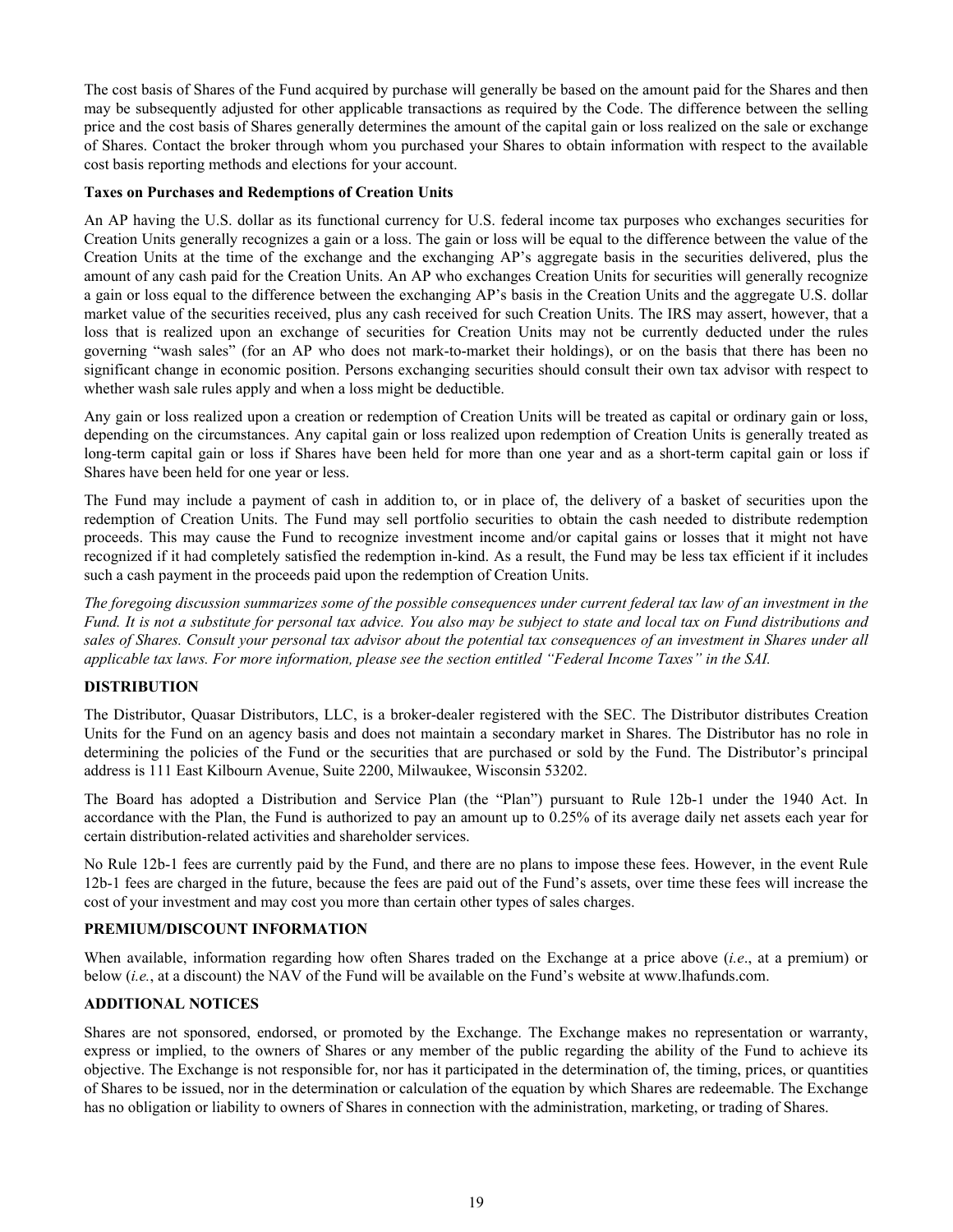Without limiting any of the foregoing, in no event shall the Exchange have any liability for any lost profits or indirect, punitive, special, or consequential damages even if notified of the possibility thereof.

The Adviser and the Fund make no representation or warranty, express or implied, to the owners of Shares or any member of the public regarding the advisability of investing in securities generally or in the Fund particularly.

#### **FINANCIAL HIGHLIGHTS**

The Fund has not commenced operations prior to the date of this Prospectus and therefore does not have financial information.